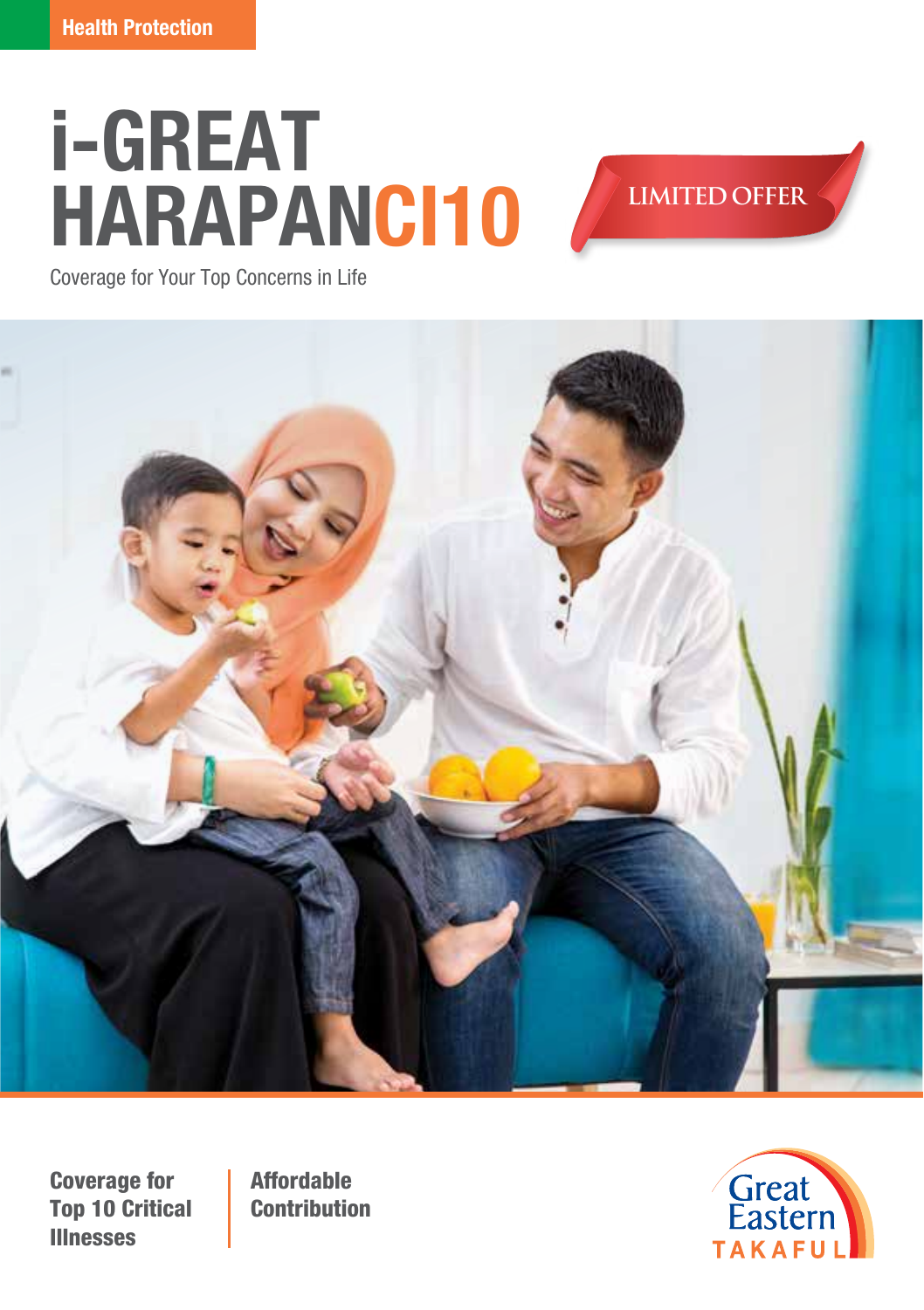**Rule of thumb to ensure adequate Critical Illness protection is Sum Covered = 3 times of your annual salary\***

 $\mathcal{O}$ 

Murshidi, 35 years old, married with 2 children, works as a Manager: Salary of RM6,000 a month.

Sum Covered required RM6,000 x 12 months x 3 years **RM216,00** 

V V

# RM216,00

In the event of Critical Illness is diagnosed, it takes at least 3 years for the patient to adjust his/her lifestyle and recover. Therefore, 3x annual salary is required for the loss of income.



Family survival house financing, car financing, necessities.

Recurrence treatment costs chemotherapy, dialysis and prescriptions.



Medical equipment wheelchair, special bed



Home Nursing care

Alternative treatment costs



### This Sum Covered should be used to cover expenses that your medical plan does not.

*The above infographic is for illustration purposes only. Terms and conditions apply.*

*\*Source: https://ringgitplus.com/en/blog/Insurance/An-Introduction-To-Critical-Illness-Insurance.html (2019)*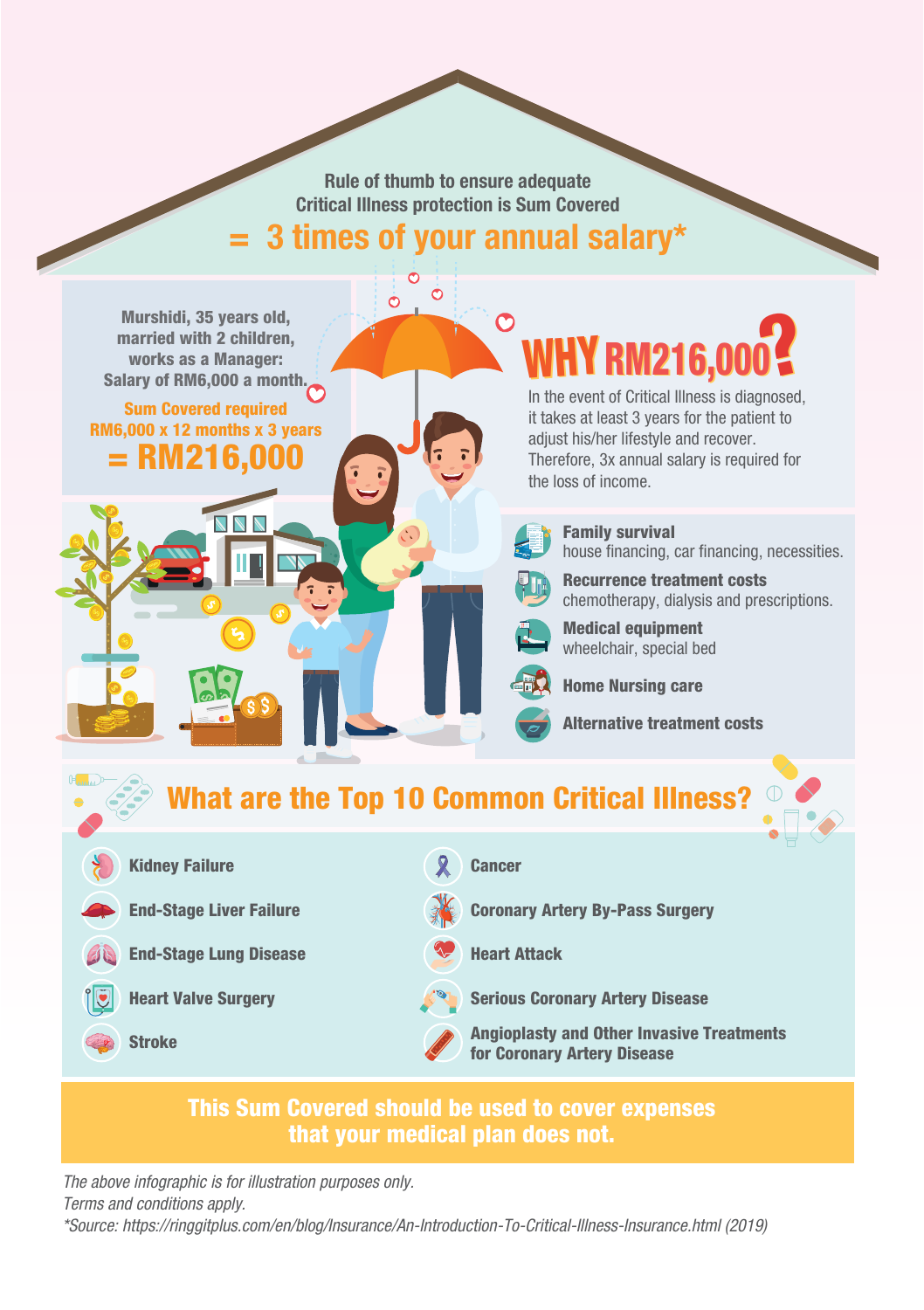## **Ask Your Takaful Advisor Before You Participate In This Plan:**

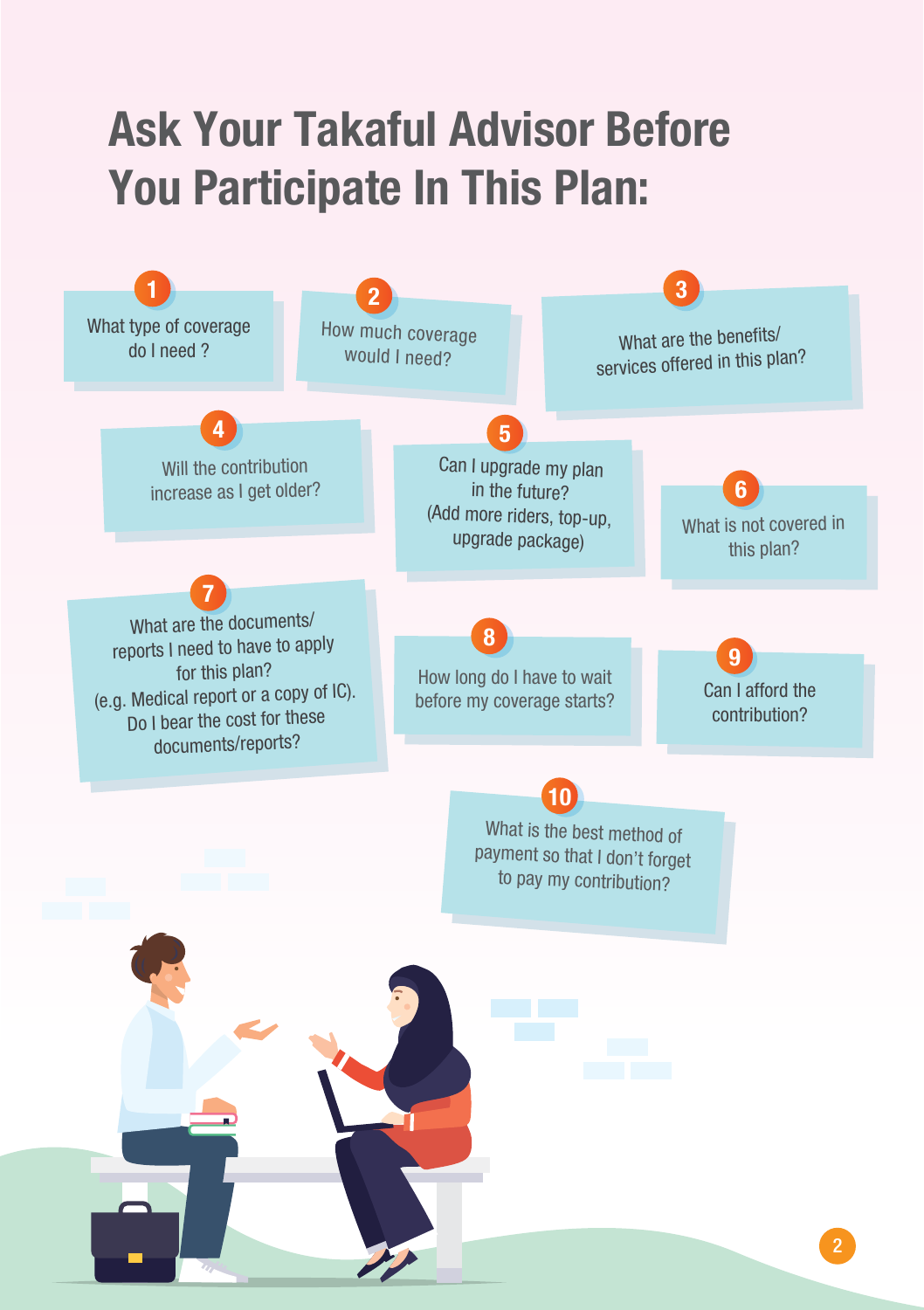## **Benefits and Features at a Glance**

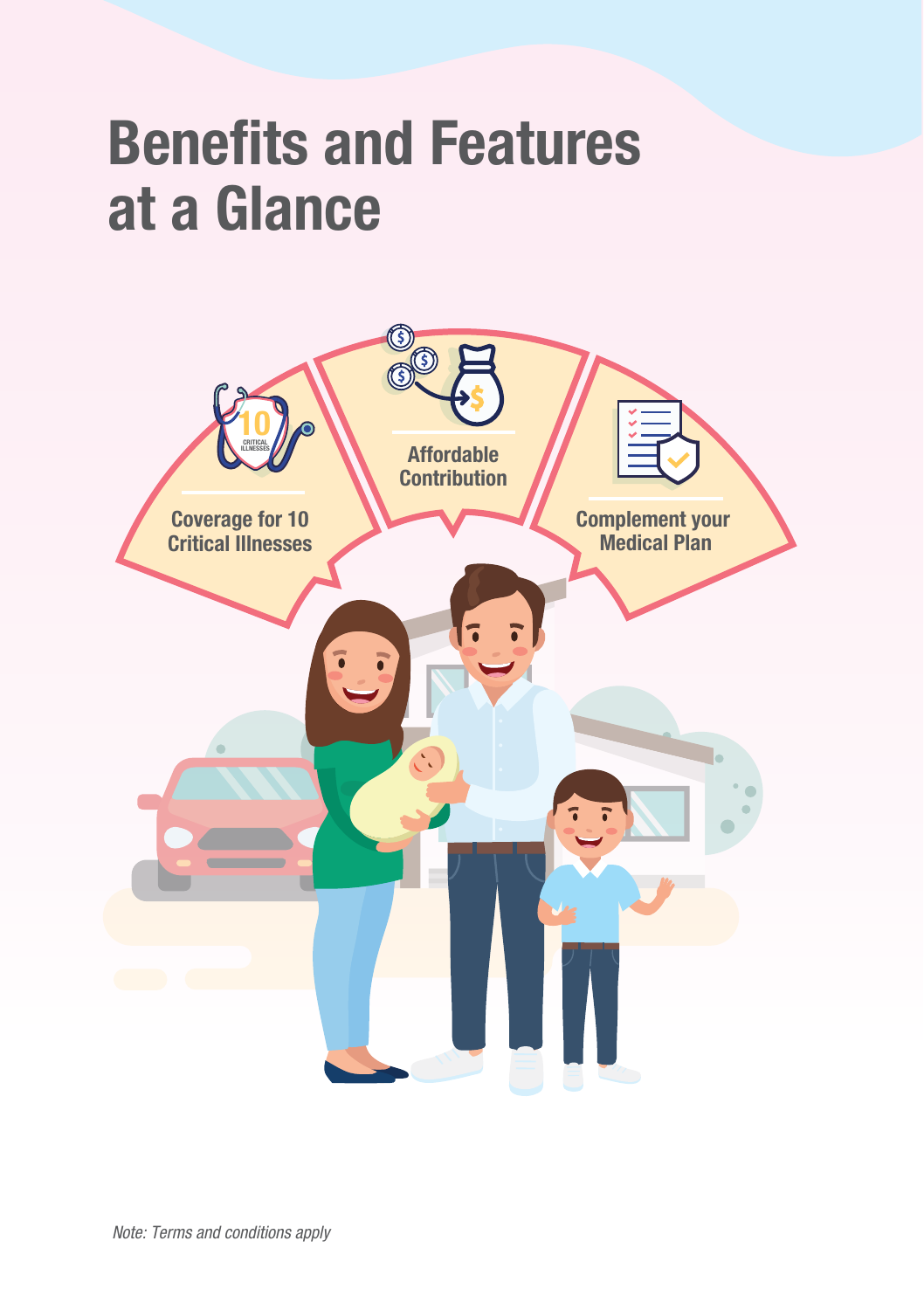

# **Benefits & Features**

### **Coverage for 10 Critical Illnesses**



**30 days Waiting Period is applicable for the following events:**

- 1. Kidney Failure requiring dialysis or kidney transplant
- 2. End-Stage Liver Failure
- 3. End-Stage Lung Disease
- 4. Heart Valve Surgery
- 5. Stroke resulting in permanent neurological deficit with persisting clinical symptoms

**60 days Waiting Period is applicable for the following events:**

- 1. Cancer of specified severity and does not cover very early cancers
- 2. Coronary Artery By-Pass Surgery
- 3. Heart Attack of specified severity
- 4. Serious Coronary Artery Disease
- 5. Angioplasty and Other Invasive Treatments for Coronary Artery Disease

**Affordable contribution**

Get protected for only RM2 daily\*.

*Note: The rates may be higher or lower depending on the age, gender, smoking status and Sum Covered chosen.*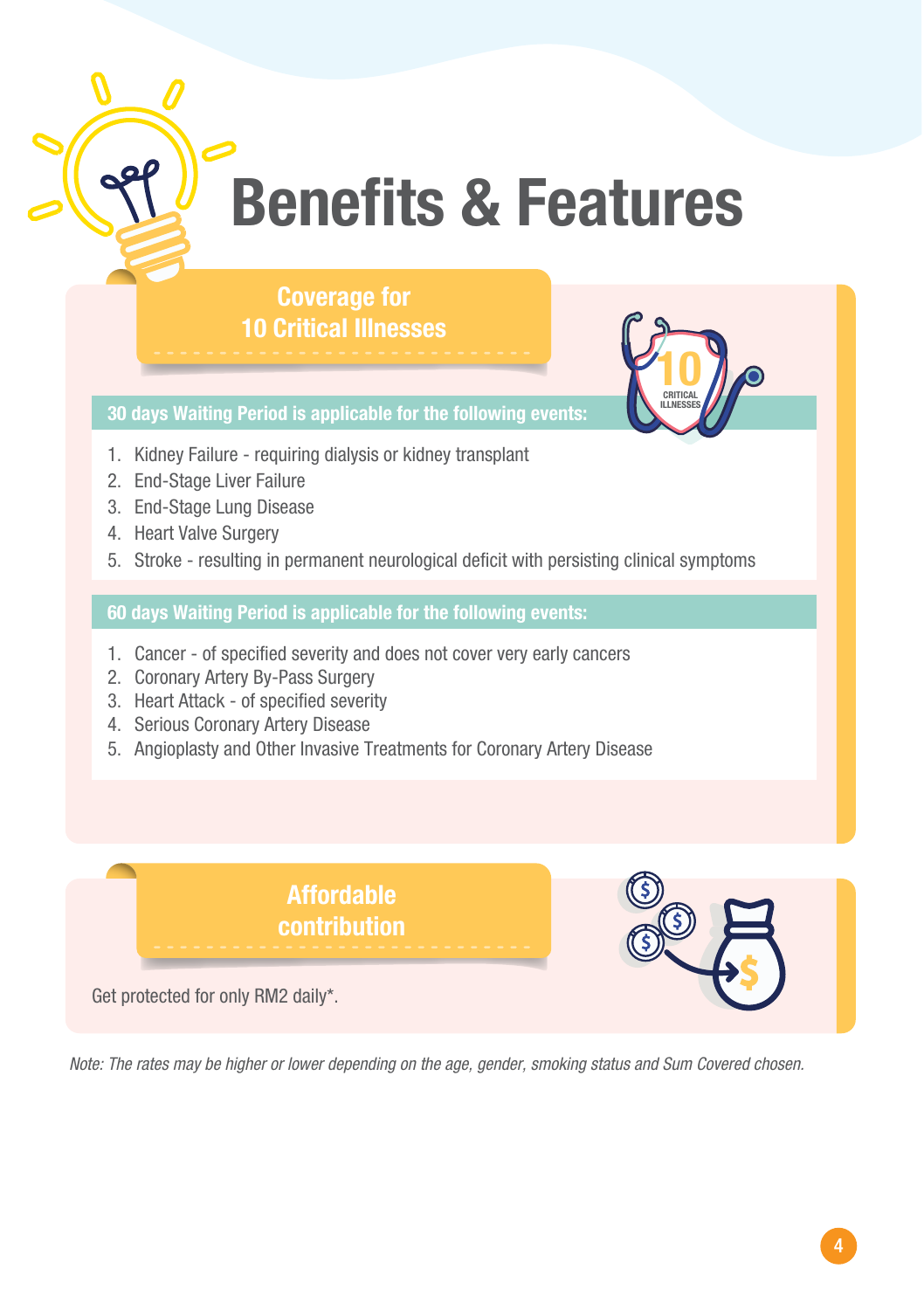## **Complement Your Medical Plan**



Use this plan to complement your medical plan so that you still have financial assistance after the settlement of your medical bills. Upon diagnosis for any of the 10 Critical Illnesses, the \*Total Payout will be payable.

The Total Payout shall be payable, in one lump sum except for the following cases:

- a) if diagnosed with Angioplasty and Other Invasive Treatments for Coronary Artery Disease whereby the claim payout is subject to a maximum of RM25,000 per person or 10% of the Total Payout whichever is lower, or
- b) if diagnosed with any of the remaining 9 Critical Illnesses, after the claim on Angioplasty and Other Invasive Treatments for Coronary Artery Disease (if any), the Sum Covered will be reduced accordingly subject to the balance of the Total Payout.
- \* Total Payout refers to the higher of Basic Sum Covered or Total Contributions Paid.

*Tabarru' Fund refers to a pool of funds established for the purpose of solidarity and cooperation among the Participants that is used to help all Participants in the event of misfortune.*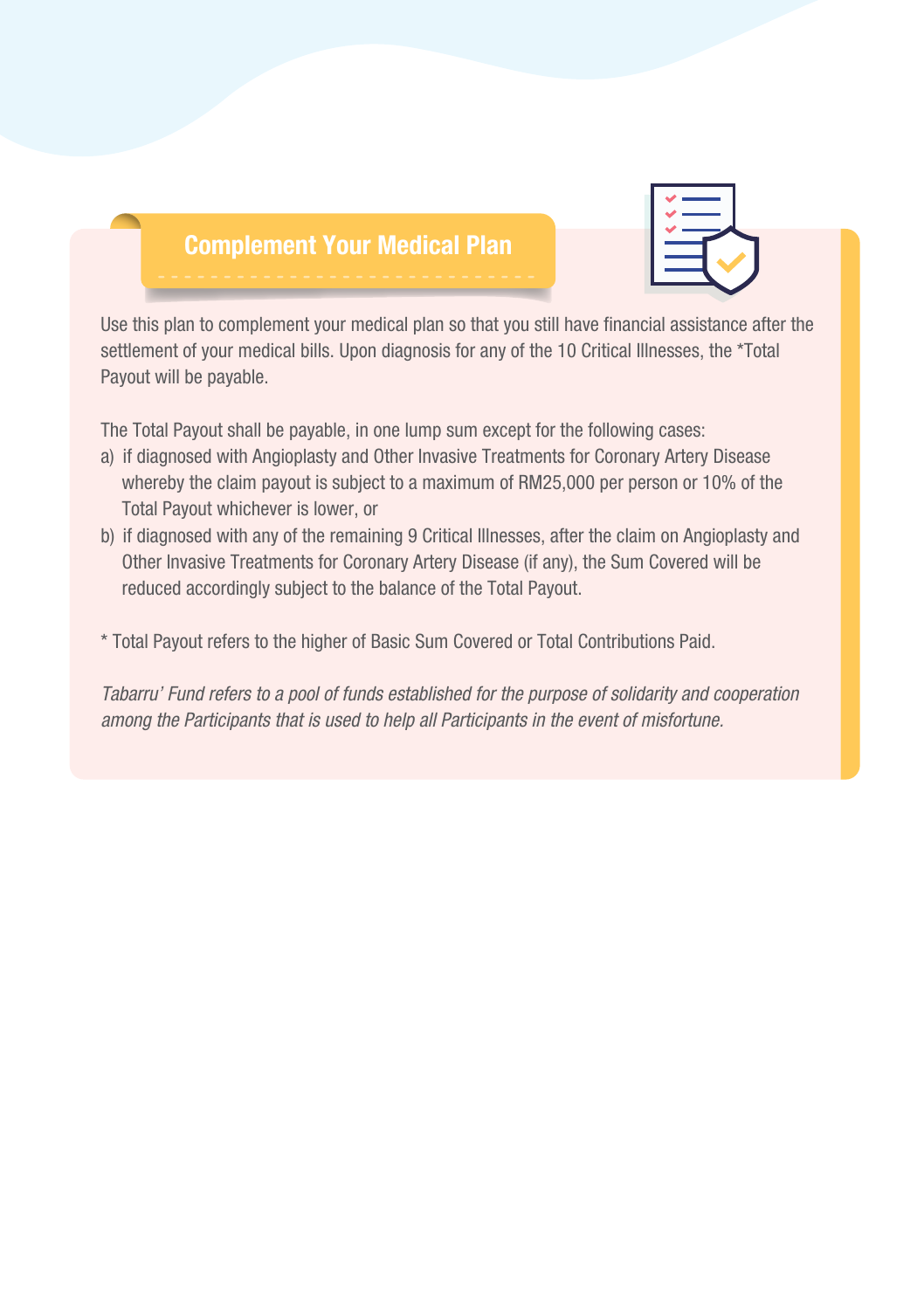

*The above infographic is for illustration purposes only. Terms and conditions apply.*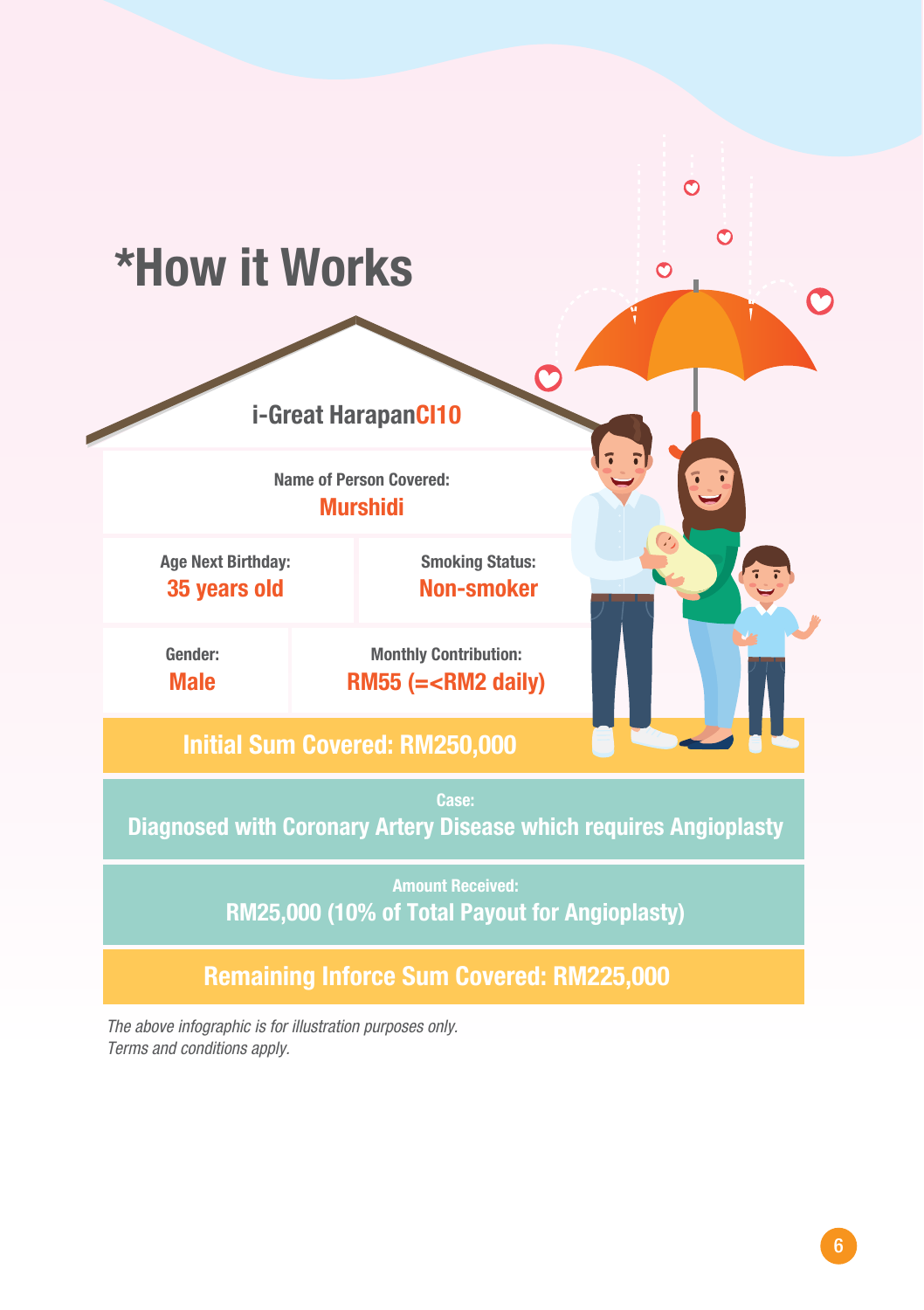## **Annual Contribution Rates (per RM1,000 Sum Covered)**

| <b>Attained</b><br><b>Age Next</b><br><b>Birthday</b> | <b>Male</b><br><b>Smoker</b> | <b>Male</b><br>Non-Smoker | Female<br><b>Smoker</b> | Female<br>Non-Smoker |
|-------------------------------------------------------|------------------------------|---------------------------|-------------------------|----------------------|
| $1 - 5$                                               | 2.16                         | 2.16                      | 2.16                    | 2.16                 |
| $6 - 10$                                              | 2.16                         | 2.16                      | 2.16                    | 2.16                 |
| $11 - 15$                                             | 2.16                         | 2.16                      | 2.16                    | 2.16                 |
| $16 - 20$                                             | 2.29                         | 2.28                      | 2.40                    | 2.28                 |
| $21 - 25$                                             | 2.64                         | 2.40                      | 3.24                    | 2.88                 |
| $26 - 30$                                             | 3.12                         | 2.52                      | 3.72                    | 3.12                 |
| $31 - 35$                                             | 3.72                         | 2.64                      | 5.16                    | 4.08                 |
| $36 - 40$                                             | 5.52                         | 3.60                      | 6.48                    | 4.92                 |
| $41 - 45$                                             | 10.32                        | 6.12                      | 9.72                    | 6.96                 |
| $46 - 50$                                             | 16.68                        | 9.60                      | 13.92                   | 9.48                 |
| $51 - 55$                                             | 28.32                        | 15.84                     | 19.44                   | 12.48                |
| $56 - 60$                                             | 44.88                        | 25.08                     | 26.76                   | 16.20                |
| $61 - 65$                                             | 71.76                        | 40.80                     | 36.84                   | 21.60                |
| $66 - 70$                                             | 94.68                        | 55.68                     | 52.44                   | 30.48                |
| $71 - 75$                                             | 120.48                       | 74.88                     | 72.84                   | 43.32                |
| $76 - 80$                                             | 156.84                       | 105.36                    | 94.32                   | 60.48                |

*Note: The above contribution rates are non-guaranteed and may be varied on certificate anniversary by us giving 30 days advance written notice.*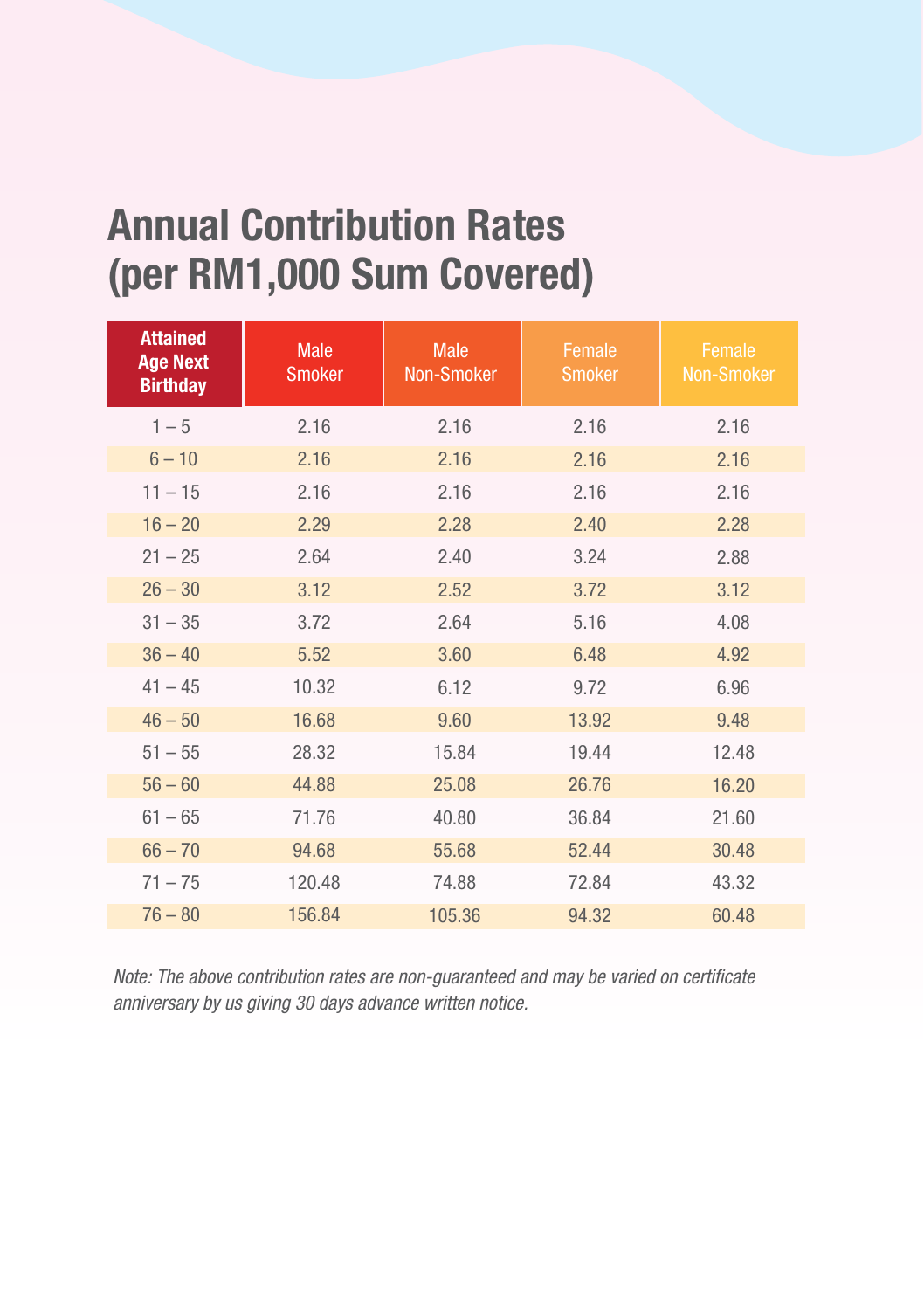## **Rewards You with Underwriting Surplus and Investment Profit**

With **i-Great HarapanCI10**, underwriting surplus (if any) from the Tabarru' Fund after a suitable amount is held back for contingency purposes will be shared



among the Participants and us in the ratio of 50:50. Your share of the surplus will be credited into your bank account.

Any investment profit which derives from the Tabarru' Fund will be shared among the Participants and us in the ratio of 50:50 and will be credited into your bank account. Any losses will be carried forward and accounted for before arriving at the underwriting surplus or deficit in the following year.

*Note: The underwriting surplus and investment profit are determined yearly.*

## **Enjoy Tax Relief**

Benefits received from **i-Great HarapanCI10** are generally non-taxable and contributions paid may qualify for tax relief.

*Note: Tax benefits are subject to the Malaysian Income Tax Act 1967 and final decision of the Inland Revenue Board.*



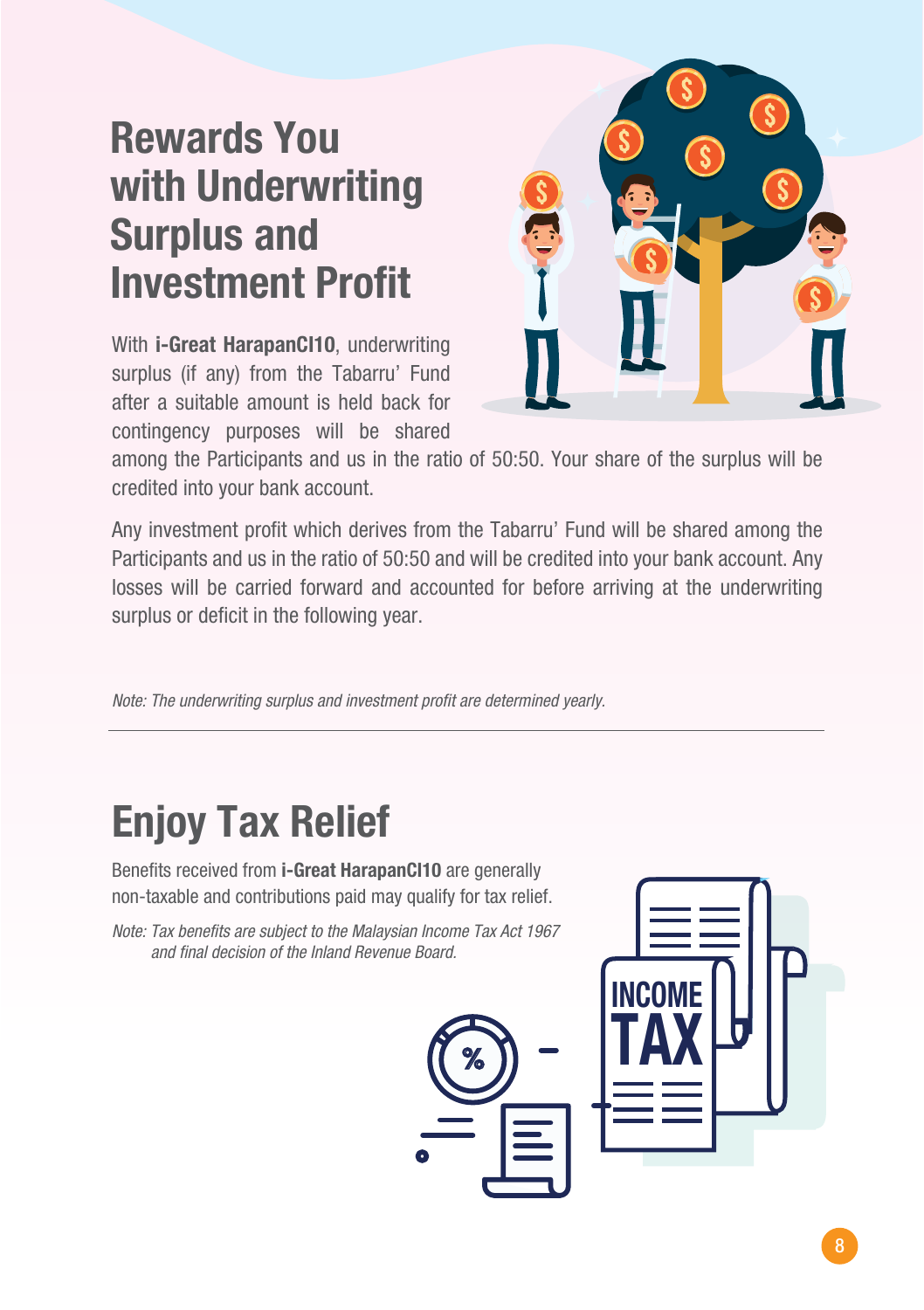## **Frequently Asked Questions**



**Q**

**A**

**Q**

**A**

**Q**

**A**

### What is the minimum and maximum age at entry?

The minimum age is 14 days old attained age and the maximum age is 70 years age next birthday.

### How much is the contribution?

The contribution amount depends on the Sum Covered chosen, age, gender and smoking status of the Person Covered. The contribution for this plan may increase based on attained age next birthday. Any changes in the contribution amount will be made on certificate anniversary by us giving you at least 30 days advance written notice. Please refer to the Product Disclosure Sheet for the amount of contribution payable.

### How do I make my contribution?

You may arrange to make your contribution by GIRO, DDA, Banker's Order, credit card and debit card on an annually, half-yearly, quarterly or monthly basis. Cheque and cash are allowed for yearly basis only.

### Can I change the Basic Sum Covered?

You may increase or decrease the Basic Sum Covered anytime, subject to the allowable limit. The revised Basic Sum Covered will take effect from the next contribution date. Increase in Basic Sum Covered may require underwriting and at least 30 days' notification to us.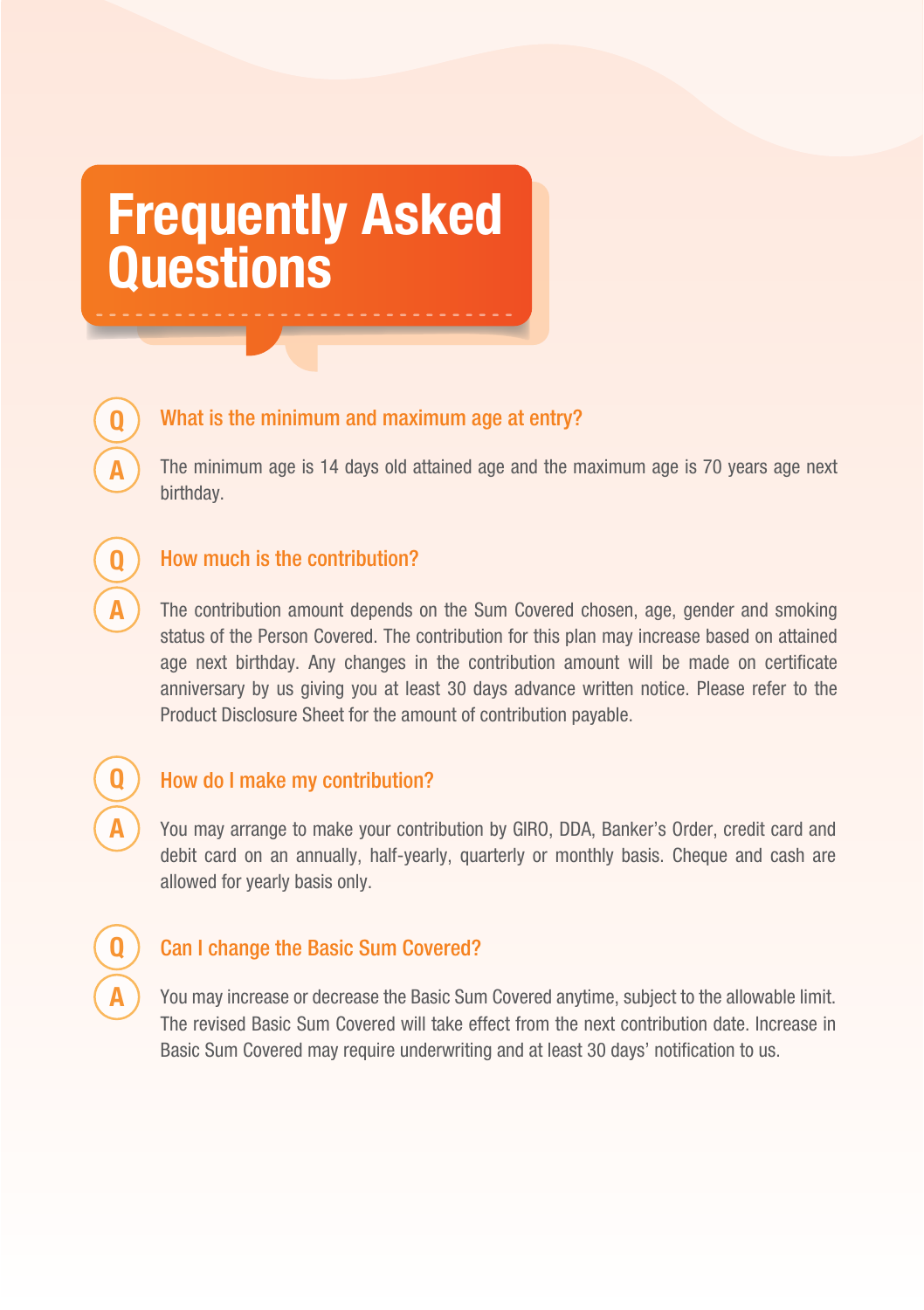## What are the fees and charges?

**Q**

**A**

### **Upfront Charge**

Upfront Charge is the unallocated contributions and used to meet our management expenses and direct distribution cost, including the commissions payable to the agent and RM10 stamp duty.

The Upfront Charge will be at the following rates based on contribution:

| Contribution<br>Year | <b>Certificate Term</b> |  |    |    |    |        |                                                                              |    |    |    |        |
|----------------------|-------------------------|--|----|----|----|--------|------------------------------------------------------------------------------|----|----|----|--------|
|                      | $10^{-}$                |  | 12 | 13 | 14 | 15     | 16                                                                           | 17 | 18 | 19 | $>=20$ |
|                      |                         |  |    |    |    |        | 60.00% 62.80% 65.50% 68.30% 71.00% 73.80% 76.50% 79.30% 82.00% 84.80% 87.50% |    |    |    |        |
| $\mathcal{P}$        |                         |  |    |    |    |        | 45.00% 46.80% 48.50% 50.30% 52.00% 53.80% 55.50% 57.30% 59.00% 60.80% 62.50% |    |    |    |        |
| $\mathcal{S}$        |                         |  |    |    |    |        | 38.00% 39.00% 40.10% 41.10% 42.20% 43.20% 44.30% 45.30% 46.40% 47.40% 48.50% |    |    |    |        |
| $\overline{4}$       |                         |  |    |    |    |        | 32.50% 33.50% 34.50% 35.50% 36.50% 37.50% 38.50% 39.50% 40.50% 41.50% 42.50% |    |    |    |        |
| $\overline{5}$       |                         |  |    |    |    |        | 27.50% 28.00% 28.50% 29.00% 29.50% 30.00% 30.50% 31.00% 31.50% 32.00% 32.50% |    |    |    |        |
| $6\overline{6}$      |                         |  |    |    |    |        | 27.50% 28.00% 28.50% 29.00% 29.50% 30.00% 30.50% 31.00% 31.50% 32.00% 32.50% |    |    |    |        |
| $>=7$                |                         |  |    |    |    | 11.00% |                                                                              |    |    |    |        |

### **Tabarru':**

Tabarru' varies by attained age next birthday, gender and smoking status of the Person Covered. Tabarru' amount equals to the remaining contribution paid after Unallocated **Contribution** 

*Note: The above fees and charges are subject to revision by us on Certificate anniversary providing you at least 30 days written notice. For further information on the fees and charges, please refer to the Product Disclosure Sheet, Benefit Illustration and Certificate issued by us.*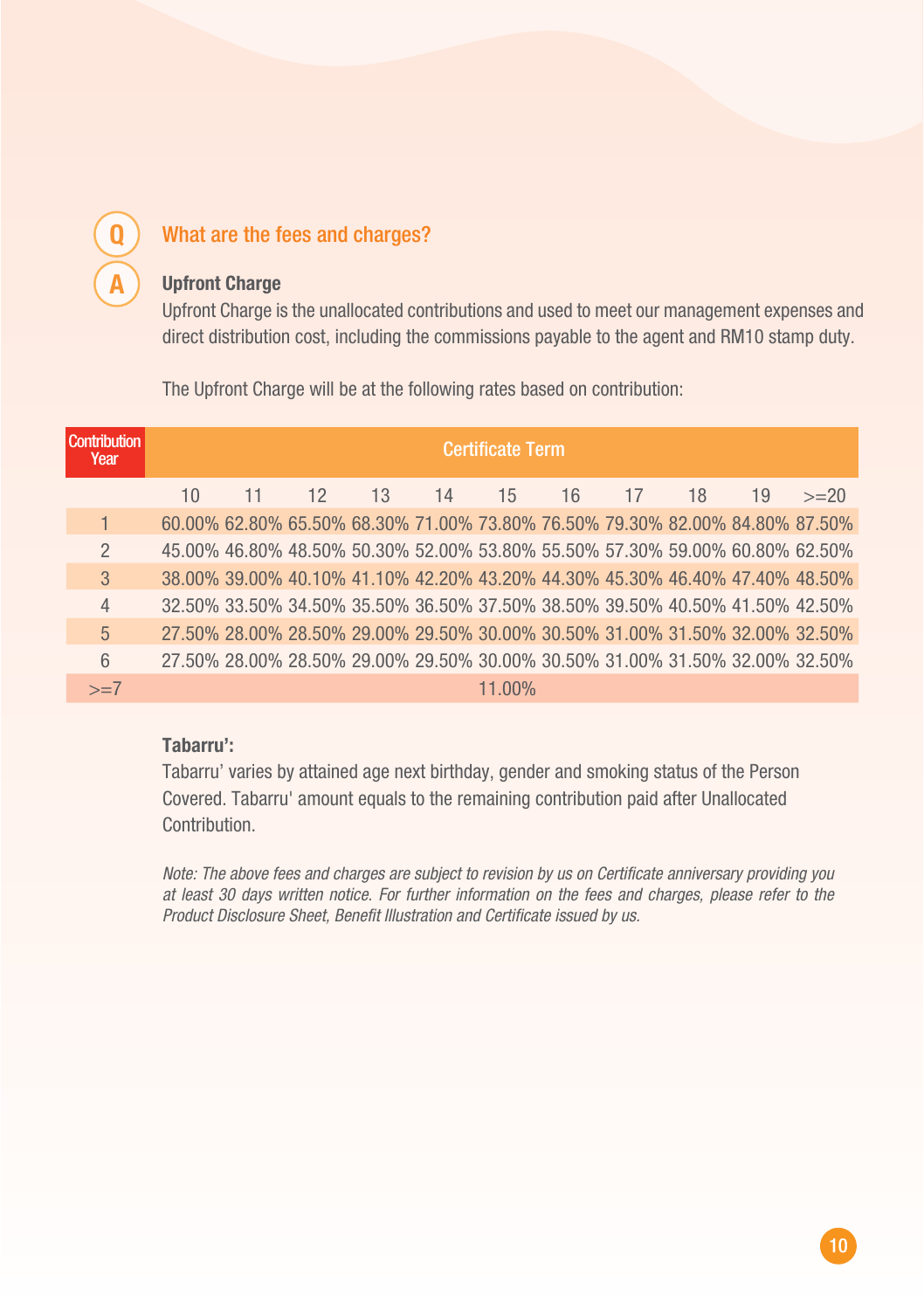### What are the key exclusions under the Certificate?

No benefits will be payable under this plan, for any Critical Illnesses, as a result of, including of any of the following whether directly or indirectly:

- i. arises from condition which existed prior to the Issue Date or Commencement Date of this Certificate, whichever is later;
- ii. is caused directly by the existence of Acquired Immune Deficiency Syndrome (AIDS) or by the presence of any Human Immuno-deficiency Virus (HIV) infection. We reserve the right to require the Person Covered to undergo a blood test for HIV as a condition precedent to acceptance of any claim. The exception is when HIV due to Blood Transfusion as defined in this Certificate;
- iii. is diagnosed due, directly or indirectly, to a congenital defect or disease, which was manifested or was diagnosed before the Person Covered attains 17 years of age; or
- iv. is caused by a self-inflicted injury.

**Q**

**A**

*Note: The exclusions and limitations of benefits highlighted above may not be exhaustive. Full details are in the Certificate issued by us.*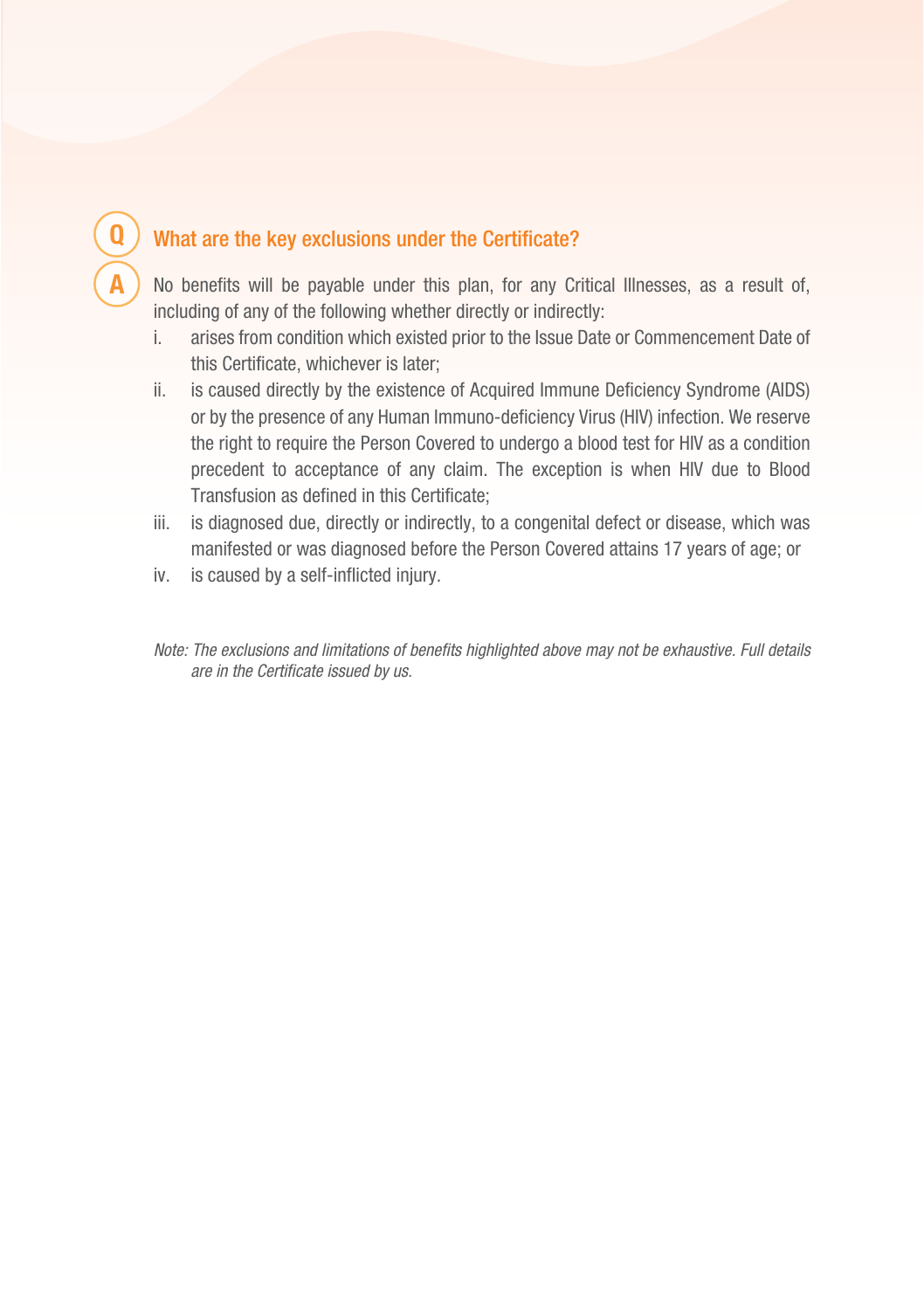### **IMPORTANT NOTICES**

- 1. **i-Great HarapanCI10** is a regular step-up contribution, stand-alone Medical and Health Takaful plan that provides a lump sum benefit payment in the event of a Person Covered is diagnosed with one of 10 Critical Illnesses until the age of 80 years next birthday.
- 2. You should be convinced that this plan will best serve your needs and that the contributions payable under the Certificate are affordable to you. If you do not pay within grace period of 30 days, your Certificate may lapse immediately which may result in loss of coverage.
- 3. A "free-look period" of 15 days from the **delivery date of the Certificate** is given for you to review the suitability of the plan. If the Certificate is returned to us during this period, we shall refund an amount equal to the amount of contributions paid less any medical fee incurred, if any, for the medical examinations.
- 4. Upon surrender, you should not expect to receive any value from the Certificate. Nevertheless, the unexpired Tabarru' from the Tabarru' Fund and the Unearned Unallocated Contribution from the Takaful Operator's Fund (other than the first year Unallocated Contribution) less actual medical expenses incurred (if any) will be payable to you.
- 5. Upon termination, no benefit will be payable from Tabarru' Fund.
- 6. If you switch your Certificate from one Takaful Operator to another or if you replace your current Certificate with another Certificate within the same Takaful Operator, you may be required to submit an application where the acceptance of your proposal will be subject to the terms and conditions to be imposed at the time of switching or replacement.

**This brochure merely provides general information only and is not a contract of family takaful. You are advised to refer to the Benefit Illustration, Product Disclosure Sheet and sample Certificate for detailed features and benefits of the plan before participating in the plan. You may also refer to the consumer education booklet on Medical and Health Takaful issued under Consumer Education Programme for more information.**

**i-Great HarapanCI10** is a Shariah-compliant product.

If there is a discrepancy between the English and Malay versions of this brochure, the English version shall prevail.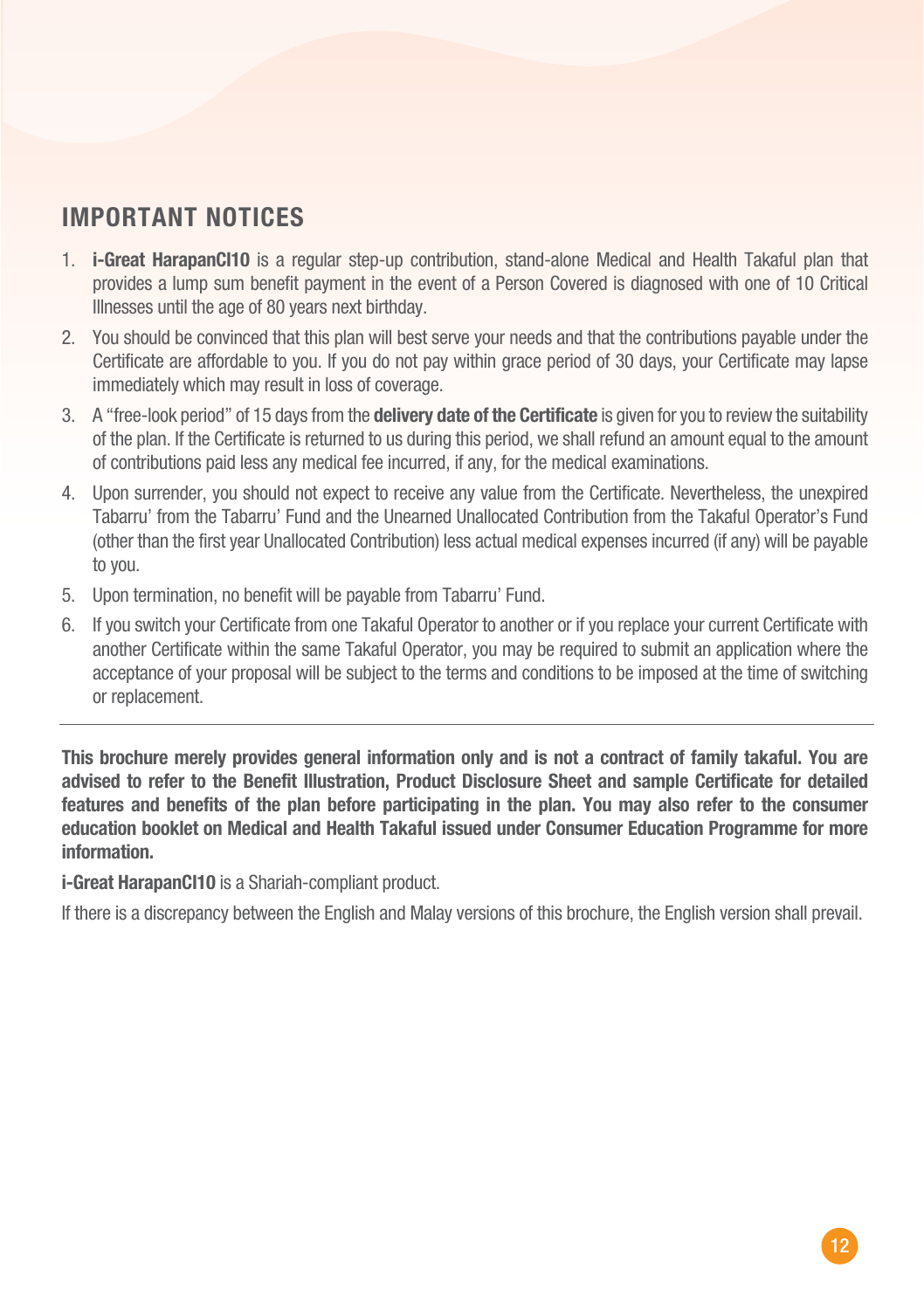**Secara prinsipnya, perlindungan Penyakit Kritikal secukupnya adalah Jumlah Perlindungan = 3 kali gaji tahunan anda\***

 $\sigma$ 

Murshidi, 35 tahun, berkahwin dan mempunyai 2 orang anak, bekerja sebagai Pengurus dengan gaji RM6,000 sebulan.

Jumlah Perlindungan yang diperlukan: RM6,000 x 12 bulan x 3 tahun = RM216,000

ママス

## **RM216.0 Mengapa**

Sekiranya Penyakit Kritikal didiagnos, seorang pesakit mengambil masa sekurang-kurangnya 3 tahun untuk pulih dan menyesuaikan gaya hidupnya. Oleh yang demikian, 3 kali gaji tahunan diperlukan untuk kelangsungan hidup akibat kehilangan sumber pendapatan.



Kelangsungan hidup pembiayaan perumahan, pembiayaan kereta, barang keperluan.



Alat perubatan kerusi roda, katil khas

Penjagaan jururawat peribadi di rumah

Kos rawatan alternatif

### Apakah 10 Penyakit Kritikal yang dilindungi?

- Kegagalan Buah Pinggang
- Kegagalan Hati Tahap Akhir
- Penyakit Paru-Paru Tahap Akhir
- Pembedahan Injap
- Strok
- Kanser
- Pembedahan Pintasan Arteri Koronari
- Sakit Jantung
- Penyakit Arteri Koronari Serius

Angioplasti dan Rawatan Invasif Lain untuk Penyakit Arteri Koronari

### Jumlah Perlindungan ini seharusnya digunakan untuk menanggung perbelanjaan yang tidak dilindungi oleh pelan perubatan anda.

*Infografik di atas adalah untuk tujuan ilustrasi sahaja. Tertakluk pada terma dan syarat. \*Sumber: https://ringgitplus.com/en/blog/Insurance/An-Introduction-To-Critical-Illness-Insurance.html (2019)*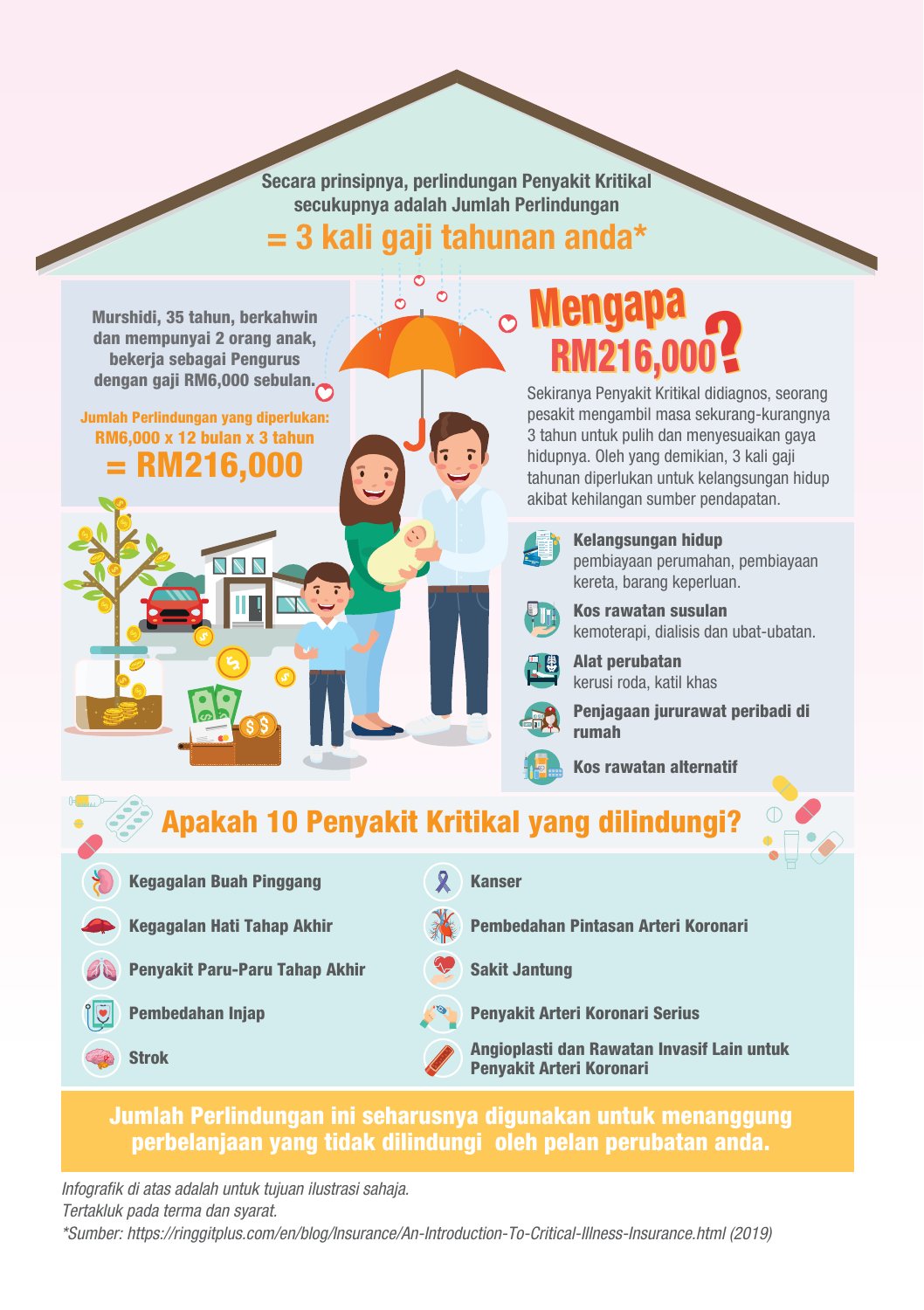## **Tanya Perunding Takaful Anda Sebelum Menyertai Pelan Ini:**

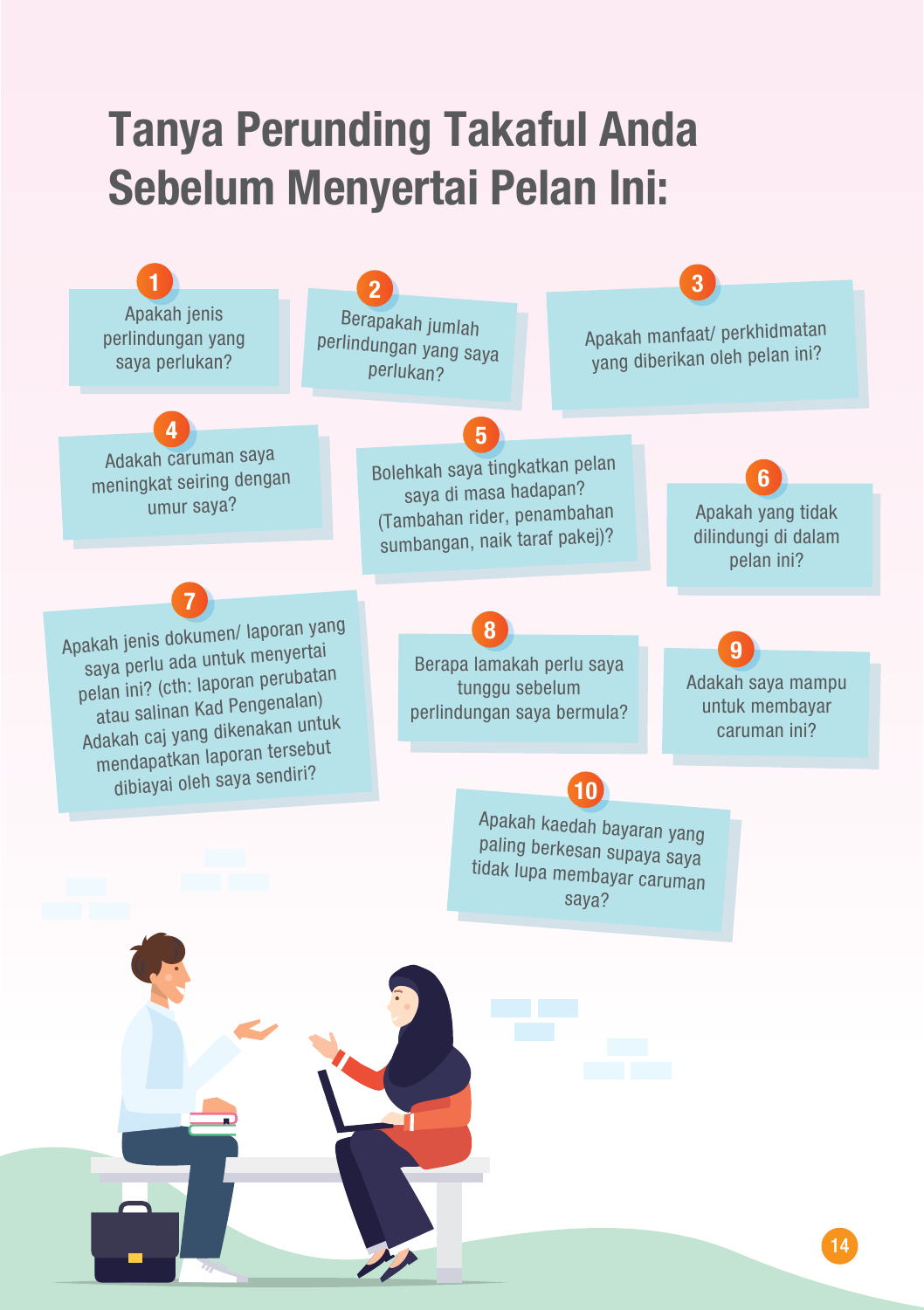# **Manfaat dan Ciri-Ciri Sepintas Lalu**

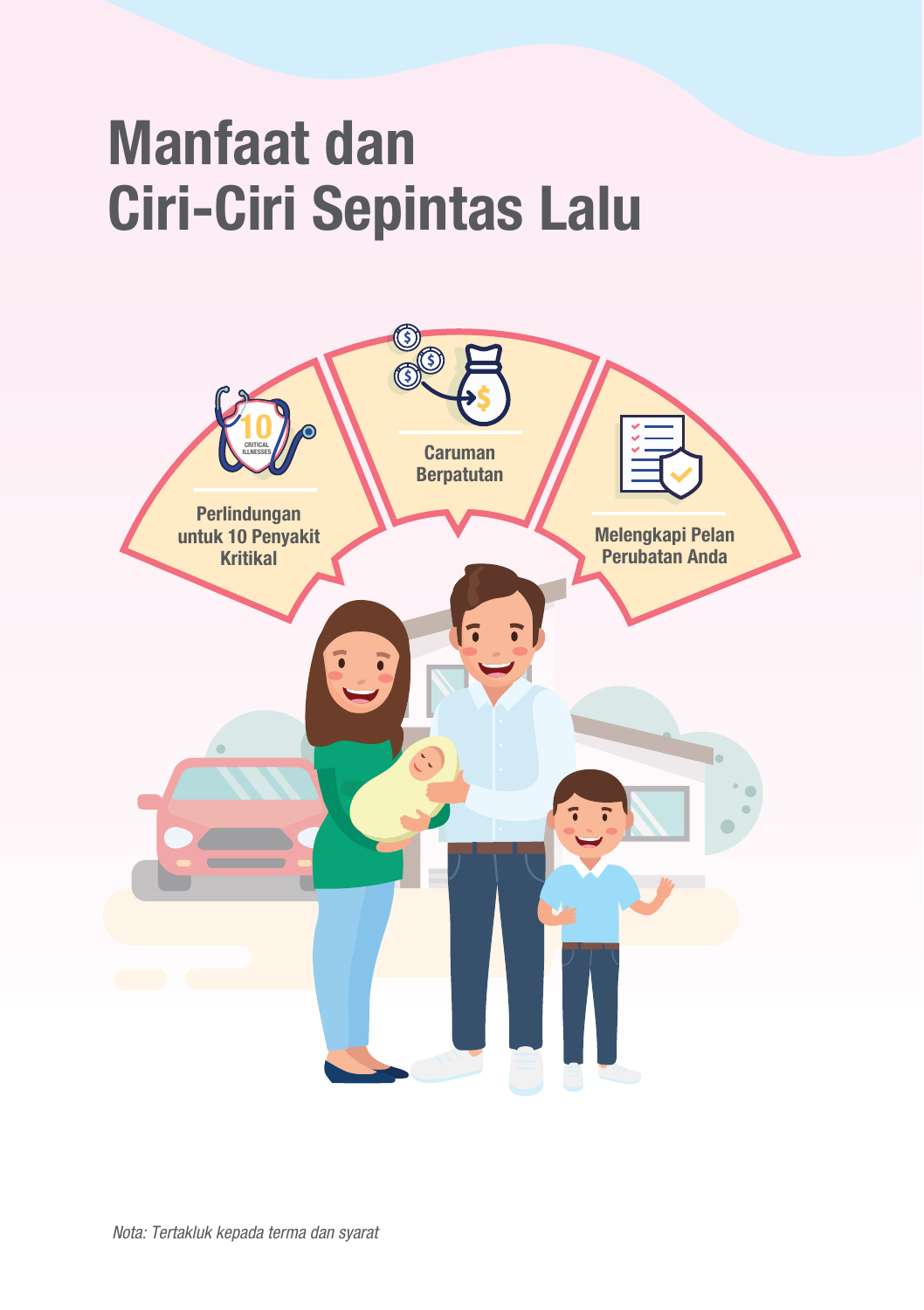

# **Manfaat & Ciri-ciri**

### **Perlindungan untuk 10 Penyakit Kritikal**



**Tertakluk kepada Tempoh Menunggu 30 hari untuk kejadian berikut:** 

- 1. Kegagalan Buah Pinggang memerlukan dialisis atau pemindahan buah pinggang
- 2. Kegagalan Hati Tahap Akhir
- 3. Penyakit Paru-Paru Tahap Akhir
- 4. Pembedahan Injap
- 5. Strok/Angin Ahmar mengakibatkan deficit neurologi kekal dengan gejala klinikal yang berterusan

**Tertakluk kepada Tempoh Menunggu 60 hari untuk kejadian berikut:** 

- 1. Kanser keparahan tertentu dan tidak termasuk kanser tahap awal
- 2. Pembedahan Pintasan Arteri Koronari
- 3. Serangan Jantung keparahan tertentu
- 4. Penyakit Arteri Koronari Serius
- 5. Angioplasti dan Rawatan Invasif Lain untuk Penyakit Arteri Koronari

### **Caruman Berpatutan**



Dapatkan perlindungan dengan hanya RM2 sehari\*.

*Nota: Kadar mungin lebih tinggi atau rendah bergantung kepada umur, jantina, status perokok dan Jumlah Perlindungan uang dipilih.*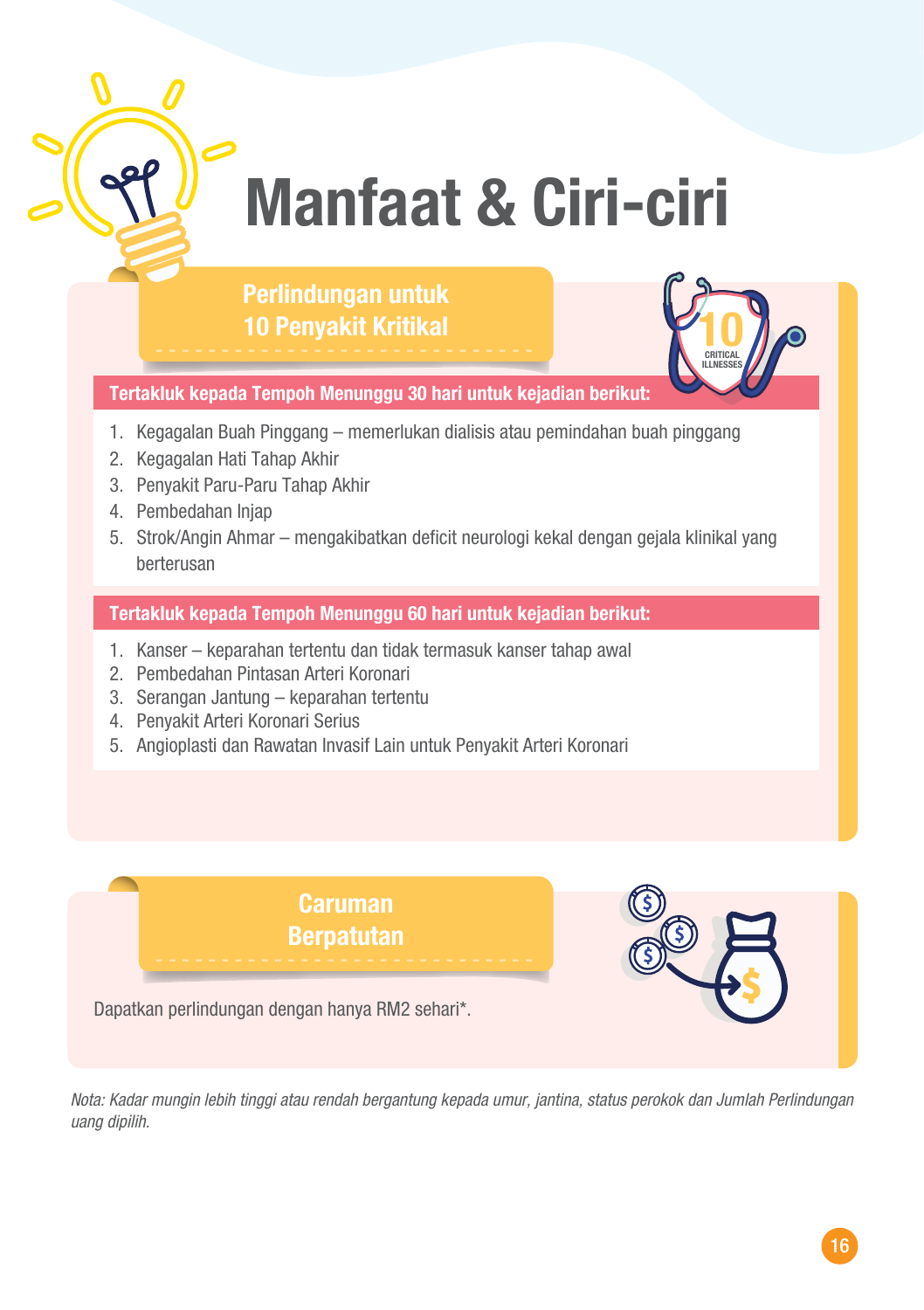### **Melengkapi Pelan Perubatan Anda**



Manfaatkan pelan ini untuk melengkapi pelan perubatan anda supaya anda masih mempunyai bantuan kewangan setelah menyelesaikan bil hospital. Apabila didiagnos dengan salah satu daripada 10 Penyakit Kritikal, Jumlah Bayaran\* akan dibayar.

Jumlah Bayaran akan dibayar sekaligus kecuali bagi kes-kes berikut:

- a) jika didiagnos dengan Angioplasti dan Rawatan Invasif Lain untuk Penyakit Arteri Koronari di mana bayaran tuntutan tertakluk kepada maksimum RM25,000 setiap nyawa atau 10% daripada Jumlah Bayaran yang mana lebih rendah, atau
- b) jika didiagnos dengan mana-mana daripada 9 Penyakit Kritikal selebihnya, selepas tuntutan bagi Angioplasti dan Rawatan Invasif Lain untuk Penyakit Arteri Koronari (jika ada), Jumlah Perlindungan akan berkurangan sewajarnya tertakluk kepada baki Jumlah Bayaran.

*\*Jumlah Bayaran merujuk kepada Jumlah Perlindungan Asas atau Jumlah Caruman Dibayar, yang mana lebih tinggi.*

*Dana Tabarru' merujuk kepada kumpulan dana yang diwujudkan bagi tujuan perpaduan dan kerjasama antara Peserta yang digunakan untuk membantu semua Peserta seandainya berlaku perkara yang tidak diingini.*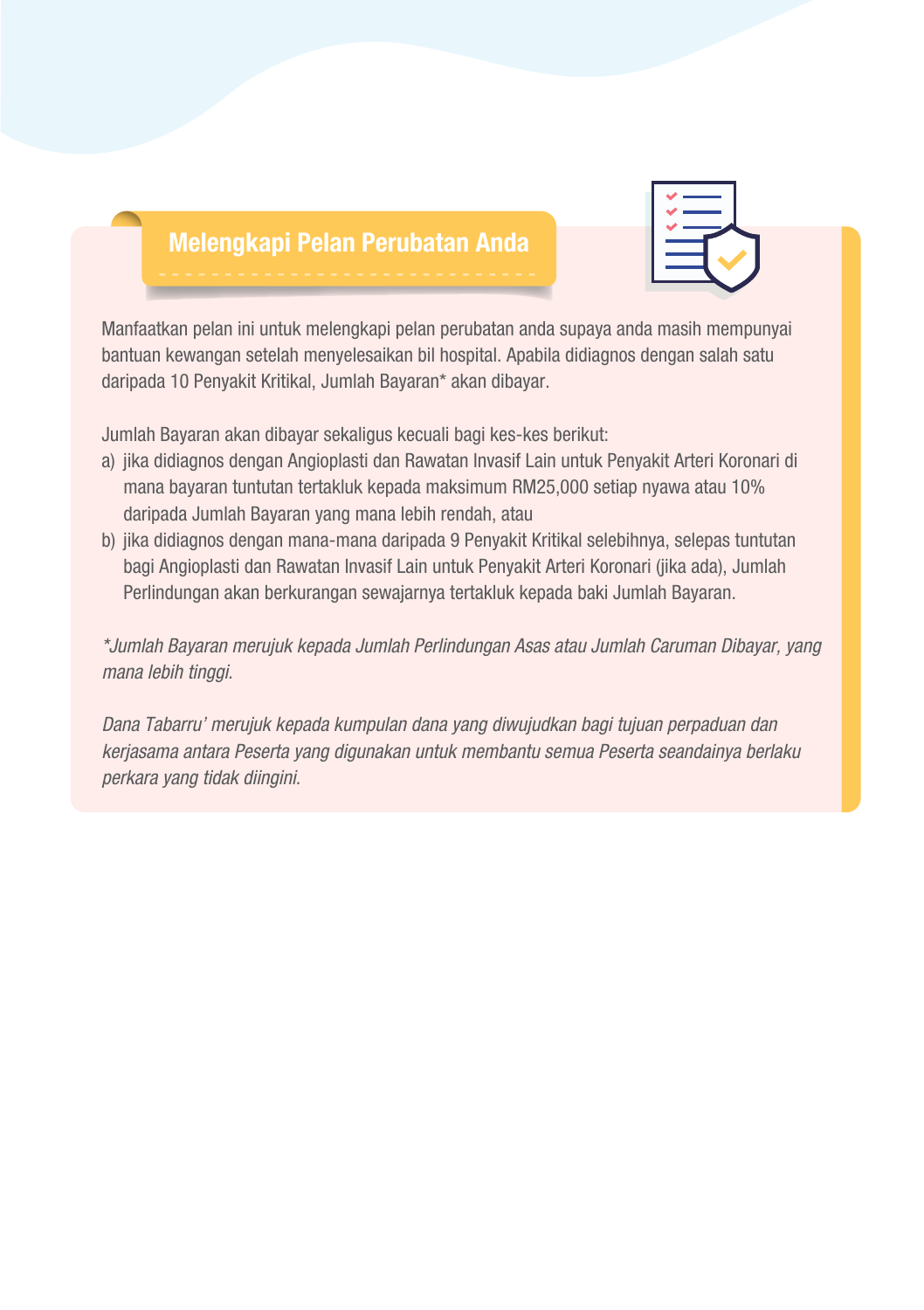## **\*Bagaimanakah ia Berfungsi?**

**i-Great HarapanCI10**

**Nama Orang Yang Dilindungi: Murshidi**

**Hari Lahir Berikutnya: 35 tahun**

**Status Perokok: Tidak merokok**  $\mathcal{O}$ 

**Jantina: Lelaki**

**Caruman Bulanan: RM55 (=< RM2 sehari)**

### **Jumlah Perlindungan Asal: RM250,000**

**Didiagnos dengan Penyakit Arteri Koronari yang memerlukan Angioplasti**

**Jumlah DIterima: RM25,000 (10% daripada Jumlah Bayaran untuk Angioplasti)**

**Baki Jumlah Perlindungan: RM225,000**

*Infografik di atas adalah untuk tujuan ilustrasi sahaja. Tertakluk kepada terma dan syarat.*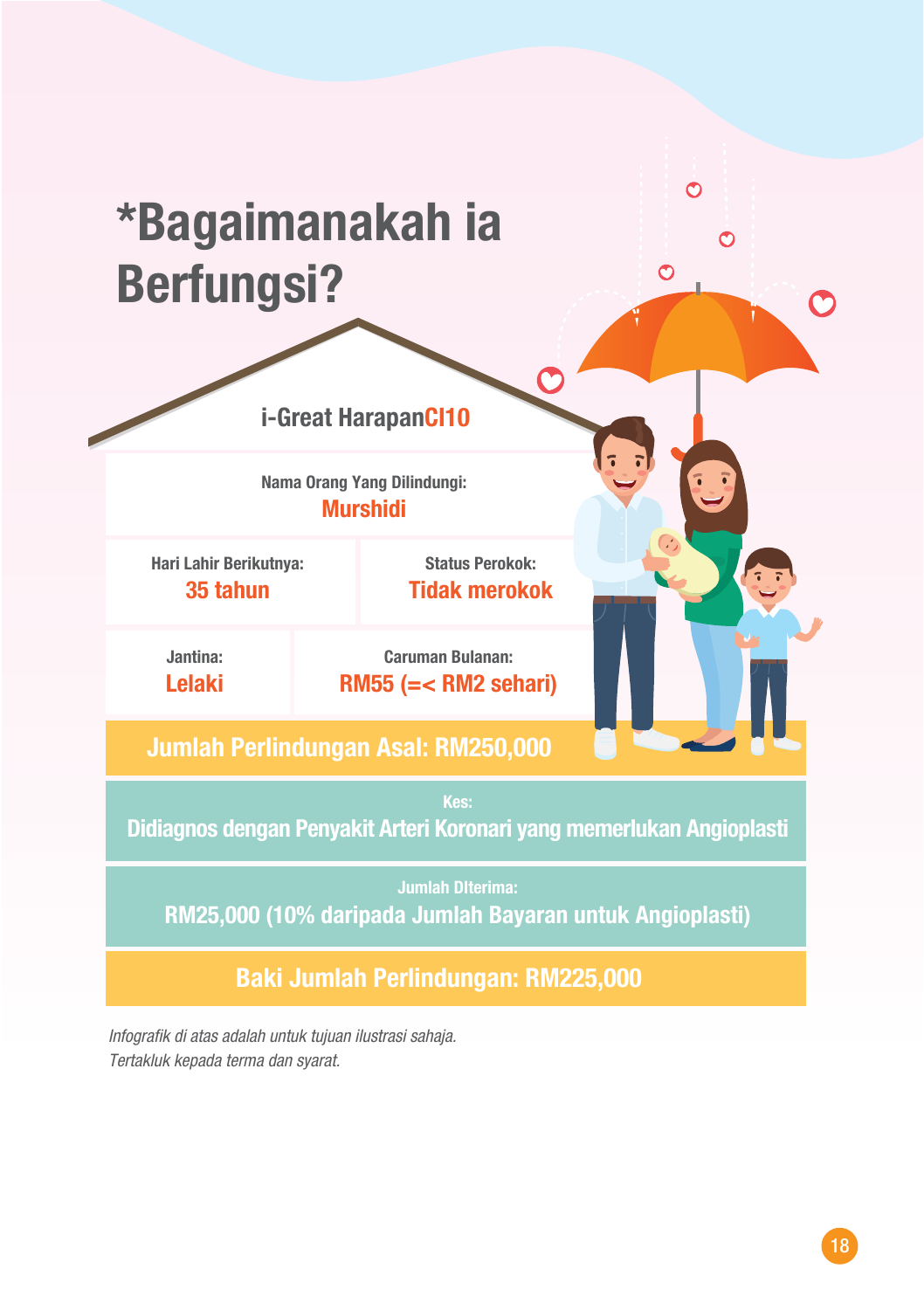## **Kadar Caruman Tahunan (Jumlah Perlindungan setiap RM1,000)**

| <b>Umur Pada</b><br><b>Hari Lahir</b><br><b>Berikutnya</b> | Lelaki<br><b>Perokok</b> | Lelaki<br><b>Bukan Perokok</b> | Perempuan<br><b>Perokok</b> | Perempuan<br><b>Bukan Perokok</b> |
|------------------------------------------------------------|--------------------------|--------------------------------|-----------------------------|-----------------------------------|
| $1 - 5$                                                    | 2.16                     | 2.16                           | 2.16                        | 2.16                              |
| $6 - 10$                                                   | 2.16                     | 2.16                           | 2.16                        | 2.16                              |
| $11 - 15$                                                  | 2.16                     | 2.16                           | 2.16                        | 2.16                              |
| $16 - 20$                                                  | 2.29                     | 2.28                           | 2.40                        | 2.28                              |
| $21 - 25$                                                  | 2.64                     | 2.40                           | 3.24                        | 2.88                              |
| $26 - 30$                                                  | 3.12                     | 2.52                           | 3.72                        | 3.12                              |
| $31 - 35$                                                  | 3.72                     | 2.64                           | 5.16                        | 4.08                              |
| $36 - 40$                                                  | 5.52                     | 3.60                           | 6.48                        | 4.92                              |
| $41 - 45$                                                  | 10.32                    | 6.12                           | 9.72                        | 6.96                              |
| $46 - 50$                                                  | 16.68                    | 9.60                           | 13.92                       | 9.48                              |
| $51 - 55$                                                  | 28.32                    | 15.84                          | 19.44                       | 12.48                             |
| $56 - 60$                                                  | 44.88                    | 25.08                          | 26.76                       | 16.20                             |
| $61 - 65$                                                  | 71.76                    | 40.80                          | 36.84                       | 21.60                             |
| $66 - 70$                                                  | 94.68                    | 55.68                          | 52.44                       | 30.48                             |
| $71 - 75$                                                  | 120.48                   | 74.88                          | 72.84                       | 43.32                             |
| $76 - 80$                                                  | 156.84                   | 105.36                         | 94.32                       | 60.48                             |

*Nota: Kadar caruman di atas adalah tidak dijamin dan mungkin berubah pada ulangtahun sijil oleh kami dengan memberi notis bertulis 30 hari terlebih dahulu.*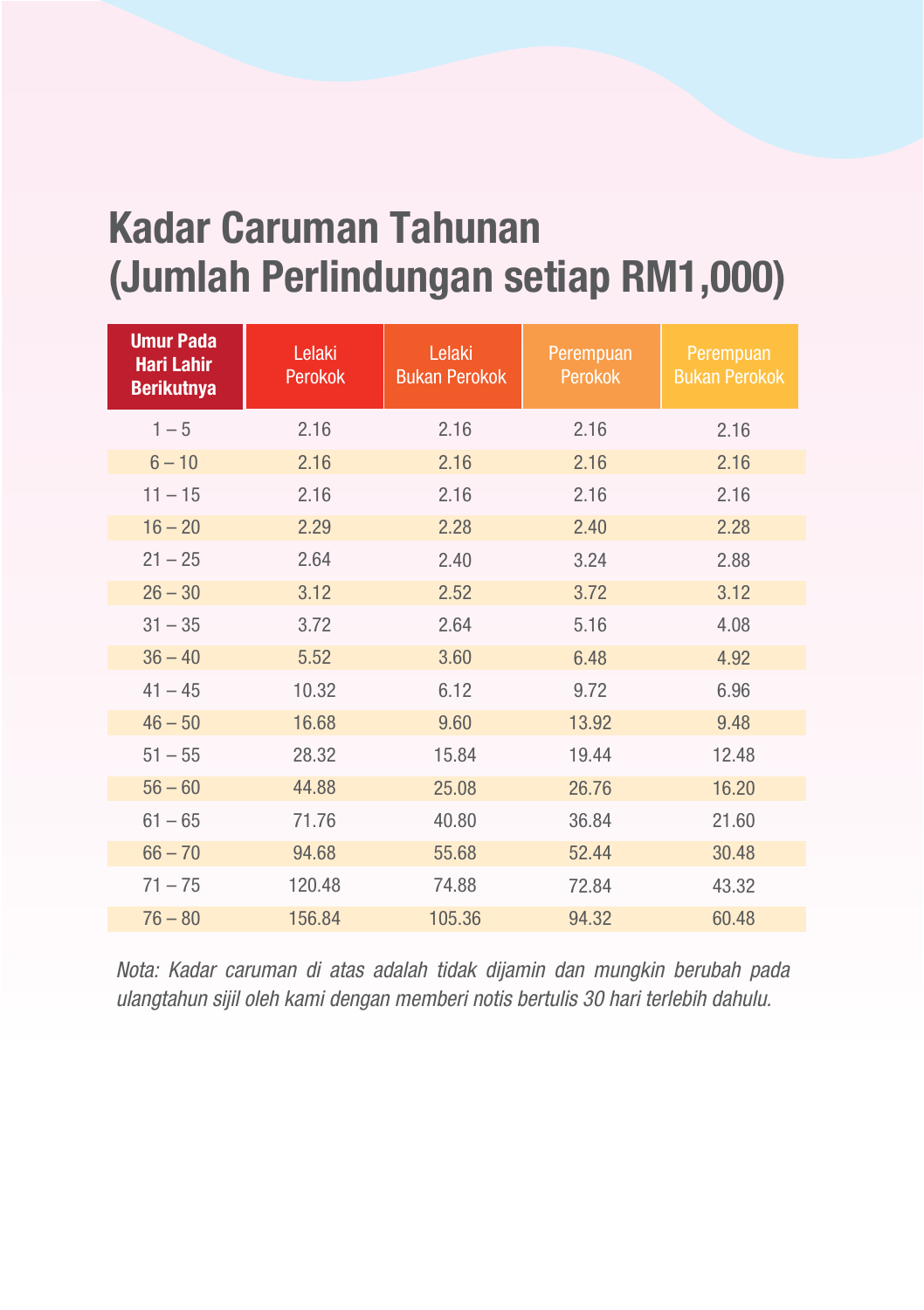## **Dapatkan Ganjaran dengan Lebihan Pengunderaitan dan Keuntungan Pelaburan**

Dengan **i-Great HarapanCI10**, sebarang lebihan pengunderaitan (jika ada) daripada Dana Tabarru' setelah melakukan penyelarasan yang sesuai untuk tujuan



kecemasan, akan dikongsi antara semua Peserta dan kami dengan nisbah 50:50. Bahagian anda daripada lebihan tersebut akan dikreditkan ke dalam akaun bank anda.

Semua keuntungan pelaburan daripada Tabarru' akan dikongsi di antara Peserta dan kami dengan nisbah 50:50 dan akan dikreditkan ke dalam akaun bank anda. Sebarang kerugian akan dibawa ke hadapan dan akan diambilkira sebelum dimasukkan ke dalam pengiraan lebihan pengunderaitan atau defisit pada tahun seterusnya.

*Nota: Lebihan pengunderaitan dan keuntungan pelaburan akan dikira secara tahunan.*

## **Nikmati Pelepasan Cukai**

Manfaat yang diterima daripada **i-Great HarapanCI10** tidak dikenakan cukai dan caruman yang dibayar mungkin layak mendapat pelepasan cukai.

*Nota: Pelepasan Cukai tertakluk kepada Akta Cukai Pendapatan Malaysia 1967 dan keputusan muktamad Lembaga Hasil Dalam Negeri.*



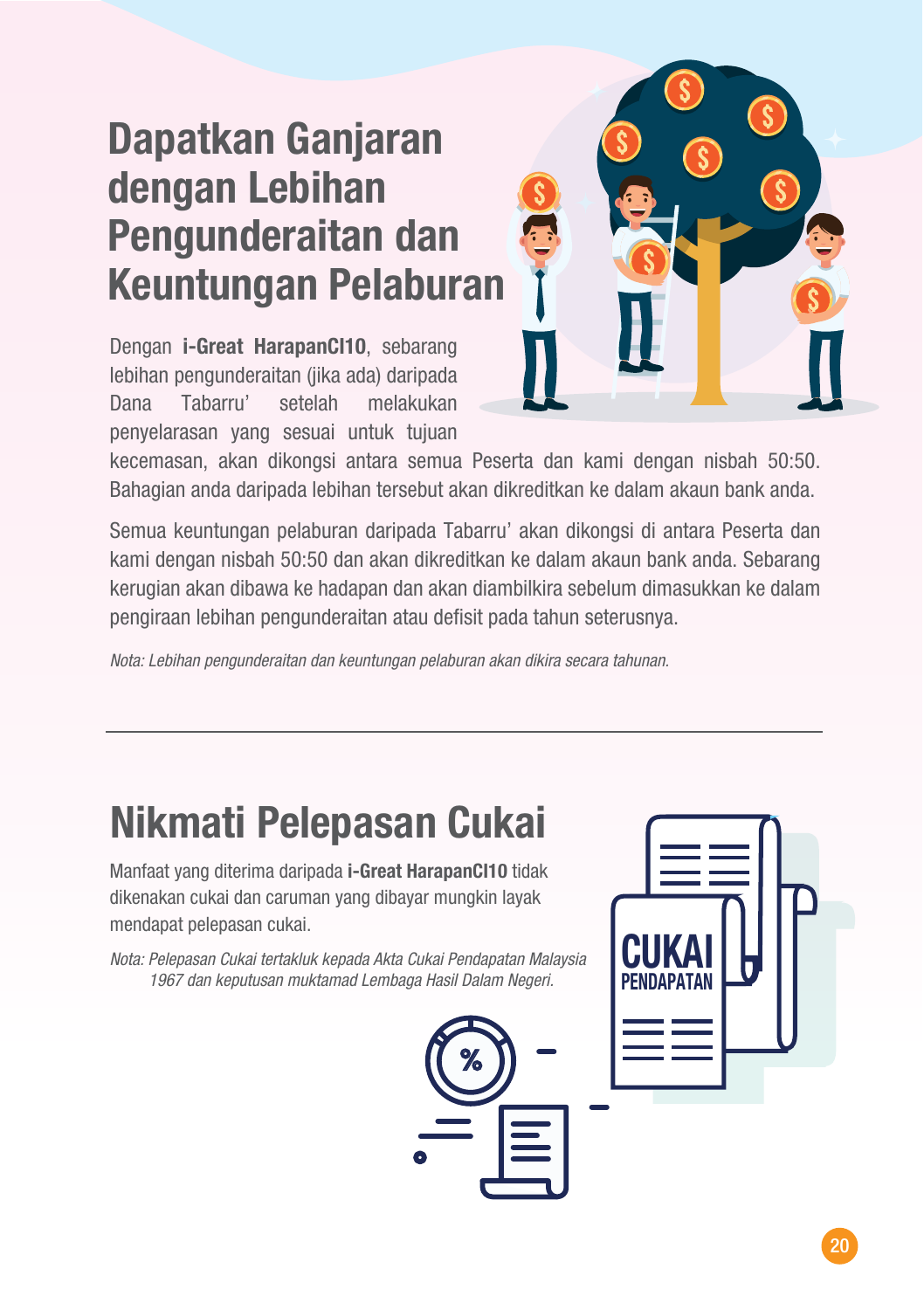## **Soalan Lazim**

**S**

**J**

**S**

**J**

**S**

**J**

**S**

**J**

### Berapakah umur penyertaan minimum dan maksimum?

Umur penyertaan minimum adalah 14 hari umur yang dicapai dan umur maksimum adalah 70 tahun hari lahir berikutnya.

### Berapakah jumlah caruman yang perlu saya bayar?

Jumlah caruman bergantung kepada Jumlah Perlindungan yang dipilih, umur, jantina dan status merokok Orang Yang Dilindungi. Caruman untuk pelan ini mungkin meningkat berdasarkan umur hari lahir berikutnya. Sebarang perubahan dalam jumlah caruman akan dibuat pada ulangtahun sijil dengan memberi anda notis bertulis sekurang-kurangnya 30 hari terlebih dahulu. Sila rujuk kepada Risalah Pemberitahuan Produk untuk jumlah caruman yang perlu dibayar.

#### Bagaimanakah saya boleh membuat caruman?

Anda boleh membuat caruman melalui GIRO/Autodebit, DDA, Bank Order, Kad Kredit dan Kad Debit secara tahunan, separuh tahunan, suku tahunan atau bulanan. Cek dan tunai hanya dibenarkan bagi caruman tahunan sahaja.

### Bolehkah saya mengubah Jumlah Perlindungan Asas pelan ini?

Anda boleh meningkatkan atau mengurangkan Jumlah Perlindungan Asas pada bila-bila masa, tertakluk kepada had yang dibenarkan. Jumlah Perlindungan Asas yang baru akan berkuatkuasa daripada tarikh caruman yang akan datang. Peningkatan dalam Jumlah Perlindungan mungkin memerlukan pengunderaitan dan sekurang-kurangnya 30 hari notis bertulis terlebih dahulu kepada kami.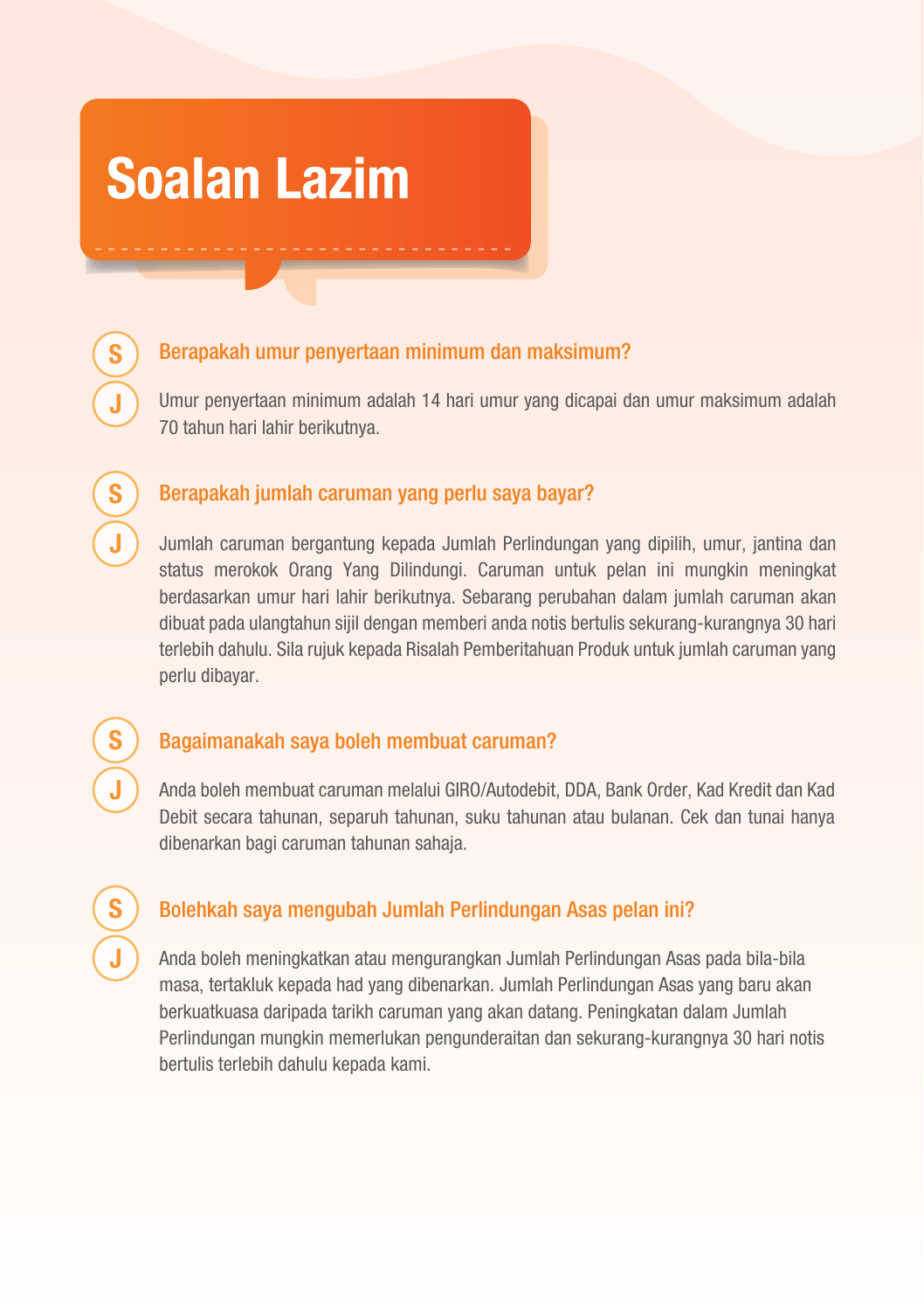### Apakah yuran dan caj yang dikenakan?

#### **Caj Pendahuluan**

**S**

**J**

Caj pendahuluan adalah caruman yang tidak diperuntukkan dan digunakan untuk memenuhi perbelanjaan pentadbiran kami dan kos pengagihan terus, termasuk komisen yang dibayar kepada ejen dan duti setem RM10.

Caj Pendahuluan adalah pada kadar berikut berdasarkan caruman:

| Tahun<br>'Caruman | <b>Tempoh Sijil</b> |    |    |    |    |        |    |    |    |                                                                              |                                                                              |
|-------------------|---------------------|----|----|----|----|--------|----|----|----|------------------------------------------------------------------------------|------------------------------------------------------------------------------|
|                   | $10^{\circ}$        | 11 | 12 | 13 | 14 | 15     | 16 | 17 | 18 | 19                                                                           | $>=20$                                                                       |
|                   |                     |    |    |    |    |        |    |    |    |                                                                              | 60,00% 62,80% 65,50% 68,30% 71,00% 73,80% 76,50% 79,30% 82,00% 84,80% 87,50% |
| $\mathcal{P}$     |                     |    |    |    |    |        |    |    |    | 45.00% 46.80% 48.50% 50.30% 52.00% 53.80% 55.50% 57.30% 59.00% 60.80% 62.50% |                                                                              |
| 3                 |                     |    |    |    |    |        |    |    |    | 38.00% 39.00% 40.10% 41.10% 42.20% 43.20% 44.30% 45.30% 46.40% 47.40% 48.50% |                                                                              |
| $\overline{4}$    |                     |    |    |    |    |        |    |    |    | 32.50% 33.50% 34.50% 35.50% 36.50% 37.50% 38.50% 39.50% 40.50% 41.50% 42.50% |                                                                              |
| $\overline{5}$    |                     |    |    |    |    |        |    |    |    | 27.50% 28.00% 28.50% 29.00% 29.50% 30.00% 30.50% 31.00% 31.50% 32.00% 32.50% |                                                                              |
| 6                 |                     |    |    |    |    |        |    |    |    |                                                                              | 27.50% 28.00% 28.50% 29.00% 29.50% 30.00% 30.50% 31.00% 31.50% 32.00% 32.50% |
| $>=7$             |                     |    |    |    |    | 11.00% |    |    |    |                                                                              |                                                                              |

#### **Tabarru':**

Tabarru' bergantung kepada umur hari lahir berikut, jantina dan status merokok Orang yang Dilindungi. Jumlah Tabarru' bersamaan caruman yang dibayar selebihnya selepas Caruman yang Tidak Diperuntukkan.

*Nota: Yuran dan caj di atas adalah tertakluk kepada semakan semula oleh kami pada ulangtahun Sijil dengan memberikan anda notis bertulis sekurang-kurangnya 30 hari. Untuk maklumat lanjut mengenai yuran dan caj, sila rujuk kepada Risalah Pemberitahuan Produk, Ilustrasi Manfaat dan Sijil yang dikeluarkan oleh kami.*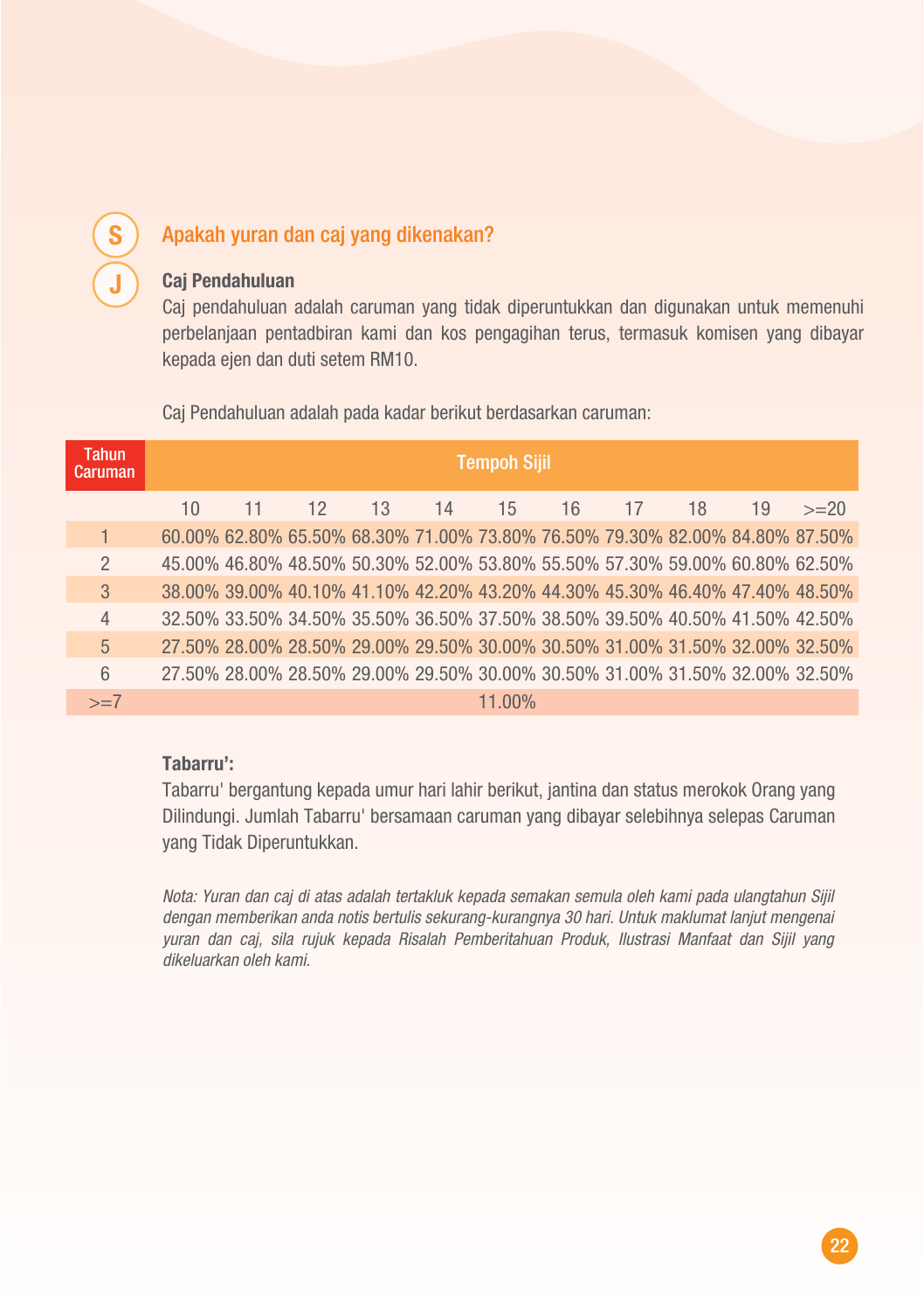### Apakah pengecualian yang terdapat di dalam Sijil ini?

**S**

**J**

Tiada manfaat akan dibayar di bawah pelan ini, bagi mana-mana penyakit kritikal, akibat daripada, termasuk mana-mana yang berikut sama ada secara langsung atau tidak langsung:

- i. timbul dari keadaan, yang wujud sebelum Tarikh Terbitan atau Tarikh Kuatkuasa Sijil ini, yang mana kemudiannya;
- ii. disebabkan oleh kewujudan Sindrom Kelemahan/Kekurangan Imun Perolehan (AIDS) atau kehadiran mana-mana jangkitan Virus Influenza Human Immunodeficiency (HIV). Kami berhak untuk mengarahkan Orang Yang Dilindungi untuk menjalani ujian darah untuk HIV sebagai syarat terdahulu sebelum menerima apa-apa tuntutan. Pengecualian adalah apabila HIV disebabkan oleh Transfusi Darah seperti yang ditakrifkan dalam Sijil ini; atau
- iii. didiagnos disebabkan secara langsung atau tidak langsung, kecacatan atau penyakit kongenital, yang telah wujud atau didiagnos sebelum Orang Yang Dilindungi mencapai umur 17 tahun;
- iv. disebabkan oleh kecederaan yang dilakukan sendiri.
- *Nota: Pengecualian dan had manfaat yang dinyatakan di atas adalah tidak menyeluruh. Maklumat penuh dinyatakan dalam Sijil yang dikeluarkan oleh kami.*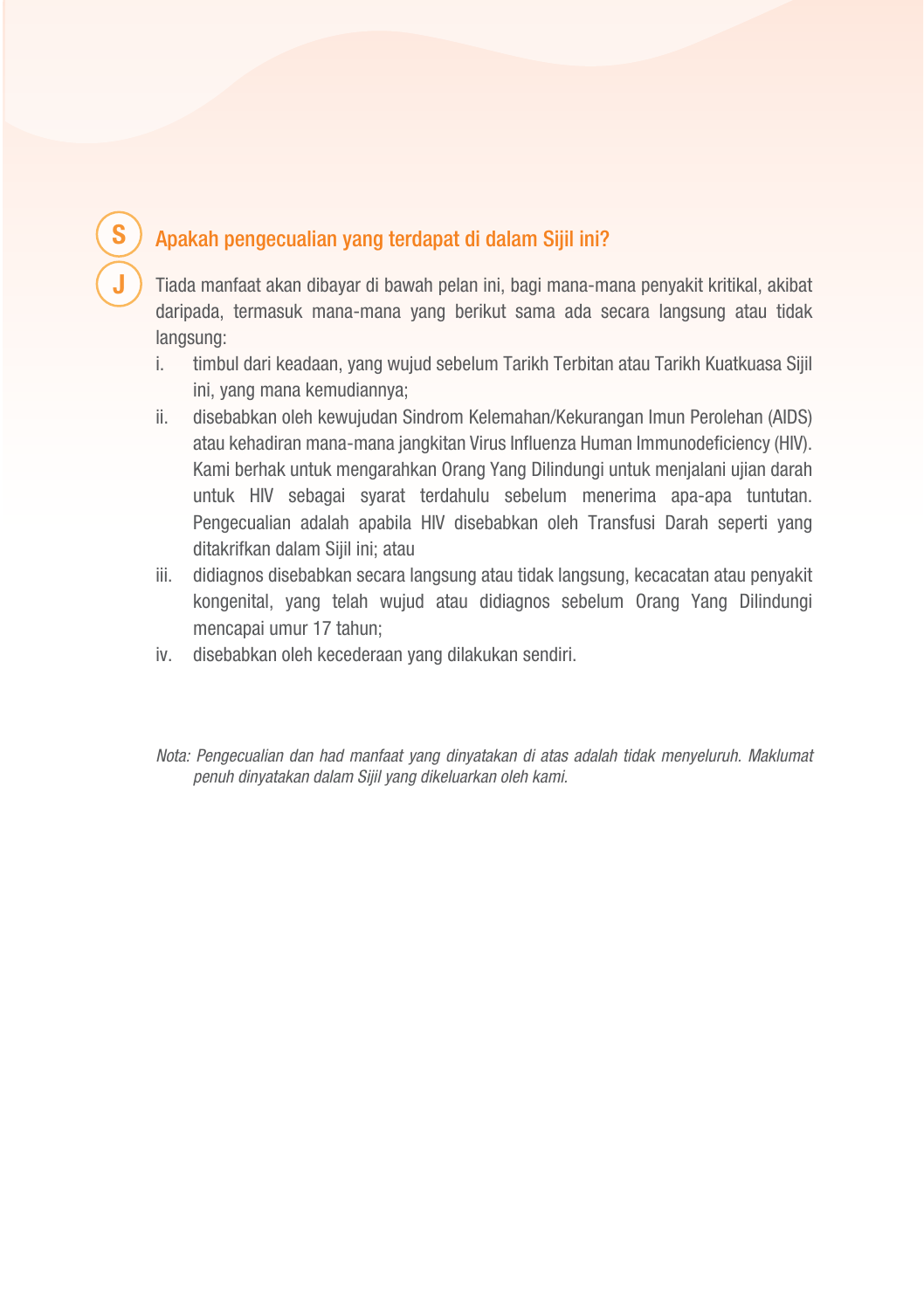### **Notis Penting**

- 1. **i-Great HarapanCI10** adalah Pelan Takaful Perubatan dan Kesihatan kendiri dengan caruman berkala yang meningkat yang menyediakan perlindungan sekiranya Orang Yang Dilindungi didiagnos dengan salah satu daripada 10 Penyakit Kritikal sehingga umur 80 tahun hari lahir berikutnya.
- 2. Anda seharusnya berpuas hati bahawa pelan ini akan memenuhi keperluan anda dengan sebaiknya dan caruman yang dibayar di bawah Sijil ini adalah jumlah yang anda mampu bayar. Sekiranya anda tidak membayar caruman anda dalam tempoh tenggang selama 30 hari, Sijil anda mungkin luput serta-merta dan akan mengakibatkan anda kehilangan perlindungan.
- 3. "Tempoh rujukan percuma" selama 15 hari daripada **tarikh anda menerima Sijil** diberikan kepada anda untuk menliti kesesuaian pelan. Jika Sijil ini dikembalikan kepada Pengendali Takful dalam tempoh ini, kami akan mengembalikan suatu jumlah yang bersamaan dengan jumlah caruman yang dibayar ditolak yuran perubatan yang dikenakan, jika ada, untuk pemeriksaan perubatan.
- 4. Jika berlaku penyerahan, anda tidak seharusnya menjangkakan untuk menerima sebarang nilai daripada Sijil. Walau bagaimanapun, Tabarru' yang belum luput daripada Dana Tabarru' dan caruman yang tidak diperuntukkan yang belum diperolehi daripada dana Pengendali Takaful (selain daripada Caruman Tidak Diperuntukkan tahun pertama) ditolak perbelanjaan perubatan sebenar yang ditanggung (jika ada) akan dibayar kepada anda.
- 5. Sekiranya Sijil anda diberhentikan, tiada manfaat akan dibayar daripada Dana Tabarru'.
- 6. Jika Sijil anda beralih daripada satu Pengendali Takaful kepada yang lain atau anda mengganti Sijil semasa anda dengan Sijil lain dengan Pengendali Takaful yang sama, anda mungkin perlu menghantar permohonan di mana penerimaan cadangan anda adalah tertakluk pada terma dan syarat yang ditetapkan pada masa penukaran atau penggantian.

**Risalah ini adalah untuk maklumat am sahaja dan bukanlah satu kontrak takaful keluarga. Anda dinasihatkan untuk merujuk Ilustrasi Manfaat, Risalah Pemberitahuan Produk dan contoh Sijil bagi mendapatkan maklumat terperinci berkenaan ciri penting dan manfaat pelan sebelum menyertai pelan ini. Anda juga boleh merujuk kepada risalah pendidikan pengguna mengenai Takaful Perubatan & Kesihatan yang dikeluarkan di bawah Program Pendidikan Pengguna untuk maklumat lanjut.**

**i-Great HarapanCI10** merupakan produk yang patuh Syariah.

Jika terdapat percanggahan di antara versi Bahasa Inggeris dan Bahasa Malaysia untuk risalah ini, versi Bahasa Inggeris akan diguna pakai.